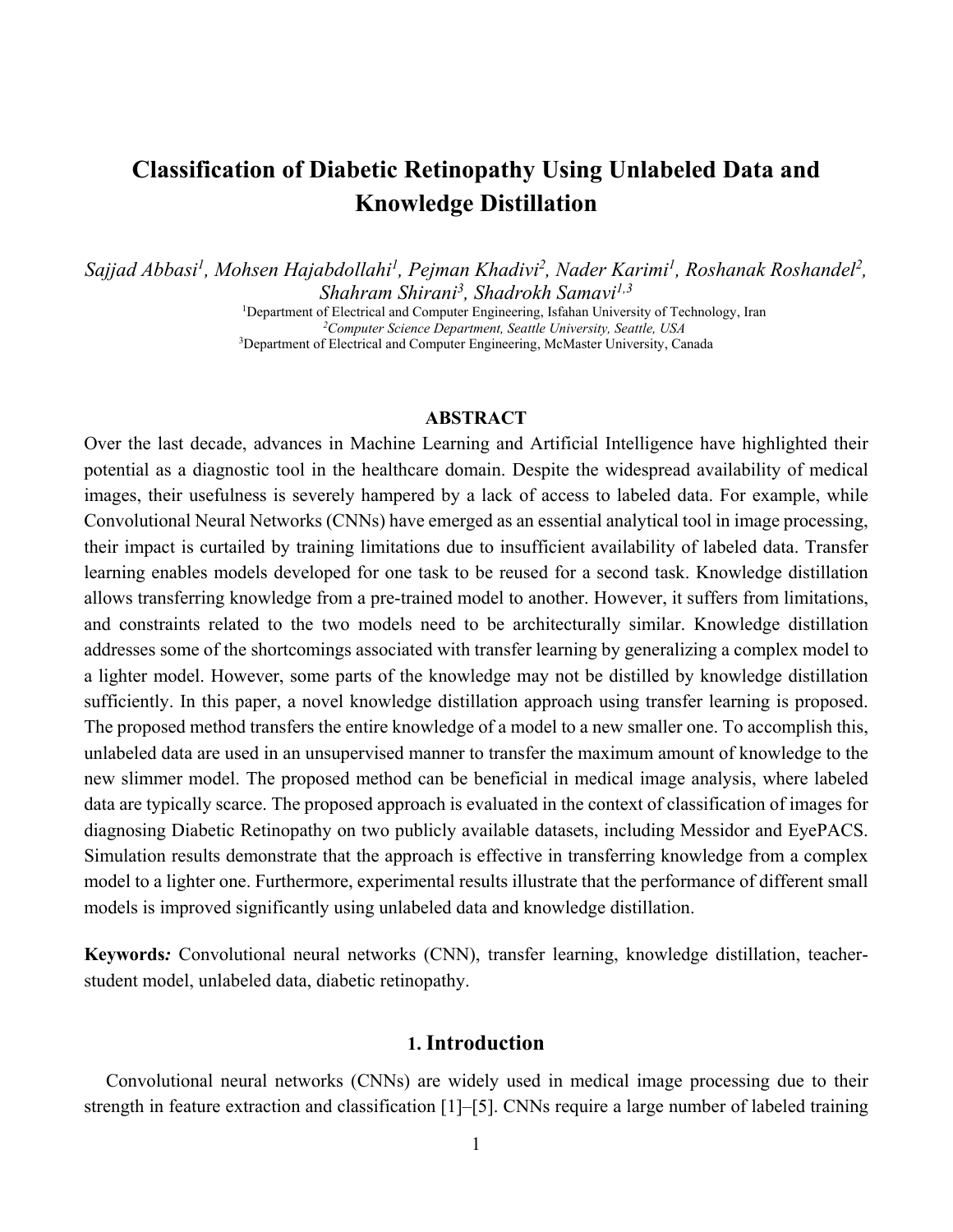data to be effective. In the context of medical image processing, access to labeled datasets are limited due to the privacy and regulatory constraints.

Transfer Learning (TL) approaches rely on knowledge obtained from solving one problem, to solve another problem. This means model parameters from a pre-trained model can be transferred to a new model where extensive training data may be lacking [6]–[8]. In TL, the two models must have a similar structure and architecture, which restricts the use of a predefined model.

Knowledge Distillation (KD) was introduced in 2015 as a technique to transfer knowledge of a model to another [9]. KD can be used between models with different structures, addressing a major shortcoming of Transfer Learning. Specifically, knowledge from a complex model (the *teacher*) is transferred to a simpler model (the *student*) by soft labels [10].

Knowledge distillation has interesting applications in expanding the training capabilities of a model. However, more investigation is needed to compare Knowledge Distillation and Transfer Learning. An important question is whether it is possible to use KD as an alternative to the TL. To answer this question, we investigate the application of KD as an alternative for the TL. Our study aims to design a method which has two advantages: (1) an appropriate knowledge transfer technique from a base network to another network (network under transfer), and (2) Designing the model under transfer, with an arbitrary structure. To extract most of the knowledge contained in the teacher model, we also employ unlabeled data during knowledge distillation.

 It is possible to create a simple model using the proposed method, which utilizes enough transferred knowledge. To the best of our knowledge, the proposed method is the first study that aims to compensate for the effects of labeled data deficiency in small models used for medical image processing. This method has exciting applications for developing low complexity models that will be implemented in embedded medical imaging devices with low resource budgets. We evaluated our approach using a comprehensive set of experiments for the classification of diabetic retinopathy (DR) images. DR classification is an application area where sufficient training data does not exist, and our approach could offer significant advances in this domain.

The main contributions of this study can be summarized as follows. First, we proposed a novel approach to use knowledge distillation to transfer knowledge of a complex model, which have many learned parameters, into a simple model. Secondly, we use unlabeled data to transfer enough knowledge to a simple model without extra training. Thirdly, we demonstrate our method's effectiveness by designing a simple and efficient network for analysis of Diabetic Retinopathy that can be embedded in medical imaging devices.

The remainder of this paper is structured as follows. Previous studies in DR classification are briefly described in Section 2. In Section 3, the proposed method for knowledge transfer using an unlabeled dataset is explained. In Section 4, and Section 5, experimental results and discussion are presented, respectively. Finally, Section 6 is dedicated to the conclusion of this study.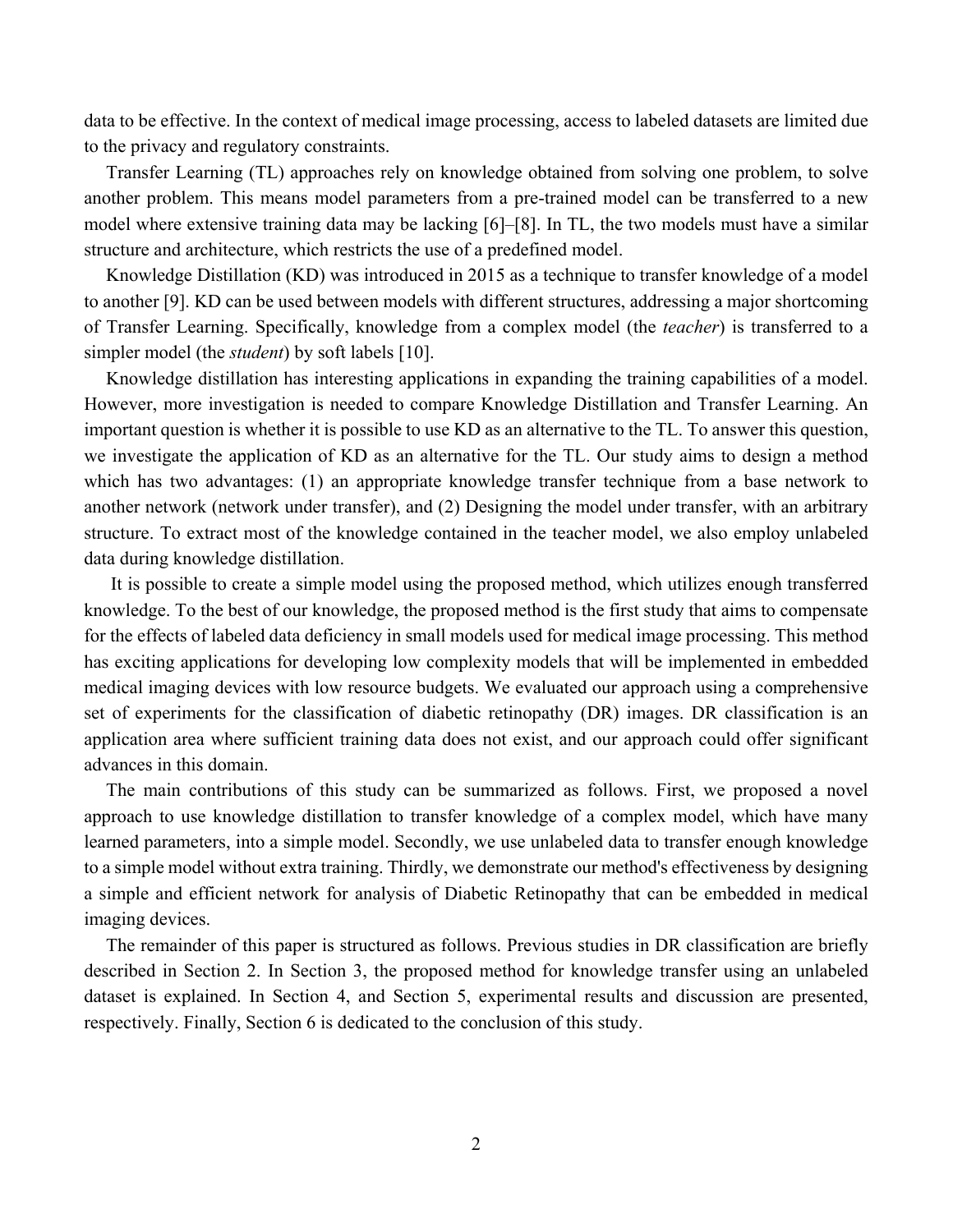# **2. Diabetic Retinopathy Classification**

Diabetes is a common disease that could harm the micro-vessels in the human eye retina [11-15]. The advanced stage of this disease can lead to diabetic retinopathy (DR), which is considered a prevalent cause of vision loss. Regular retinal monitoring by an expert can be used to prevent vision loss, which is difficult due to its cost and lack of expert accessibility [16].

Automatic screening and analysis of the retina can be considered as a solution to this problem. The processing of retinal images is conducted based on different methods and techniques. Some examples of methods used classification of retinal images include support vector machine (SVM) [17], [18], K-nearest neighbors (KNN) [19], [20], and random forest [21].. Among different methods for automatic screening of the retina, the use of CNNs is probably the best approach. CNNs can employ high-level features to map input images to the output. In [22], DR detection is realized by semantic segmentation of microaneurysms using a CNN. In [23], red lesions are localized by using CNN working on image patches. After applying image processing methods such as image enhancement, DR is analyzed with a CNN structure.

From the perspective of model complexity, different networks are proposed in the literature. For example, in [24]–[26], multiple network structures are utilized, which work either parallel or sequentially. Each network could have a part of the image as its input. In [2], [27], [28], VGG based networks are proposed for DR classification. DR detection requires a structure with a strong feature extracting ability; hence, in [2], [28], VGG network parameters are enhanced using transfer learning from a VGG model pre-trained on Image-Net dataset [29], [30]. Since pre-trained structures are available in the form of a VGG network, [2], [28] were obliged to use a structure such as VGG. By reviewing different CNN structures used for DR analysis, it can be seen that slightly complex networks are employed in many studies. Moreover, we can say that there is no framework for designing a simple structure that can be enriched by the knowledge of complex models.

### **3. Proposed Method**

The proposed method is based on three techniques, including transfer learning, knowledge distillation, and employing unlabeled data. In Fig. 1, the structure of the proposed method is illustrated, which contains two main parts, including teacher modeling and student modeling. A teacher model is a temporal model used to train the final student model, and at the inference time, only the student model is active. In the following, the proposed method is explained in detail.

### **3.1. Preprocessing**

Datasets used for DR analysis have many images captured in different conditions. Hence, there can be some significant problems that have unfavorable influences on model training. One of the most important ones is the existence of several inappropriate and imperfect images among the dataset. There might be a lack of sufficient contrast for a vast number of samples. Furthermore, images of a dataset may not be balanced between all the existed classes. To address the mentioned problems, one of the solutions can be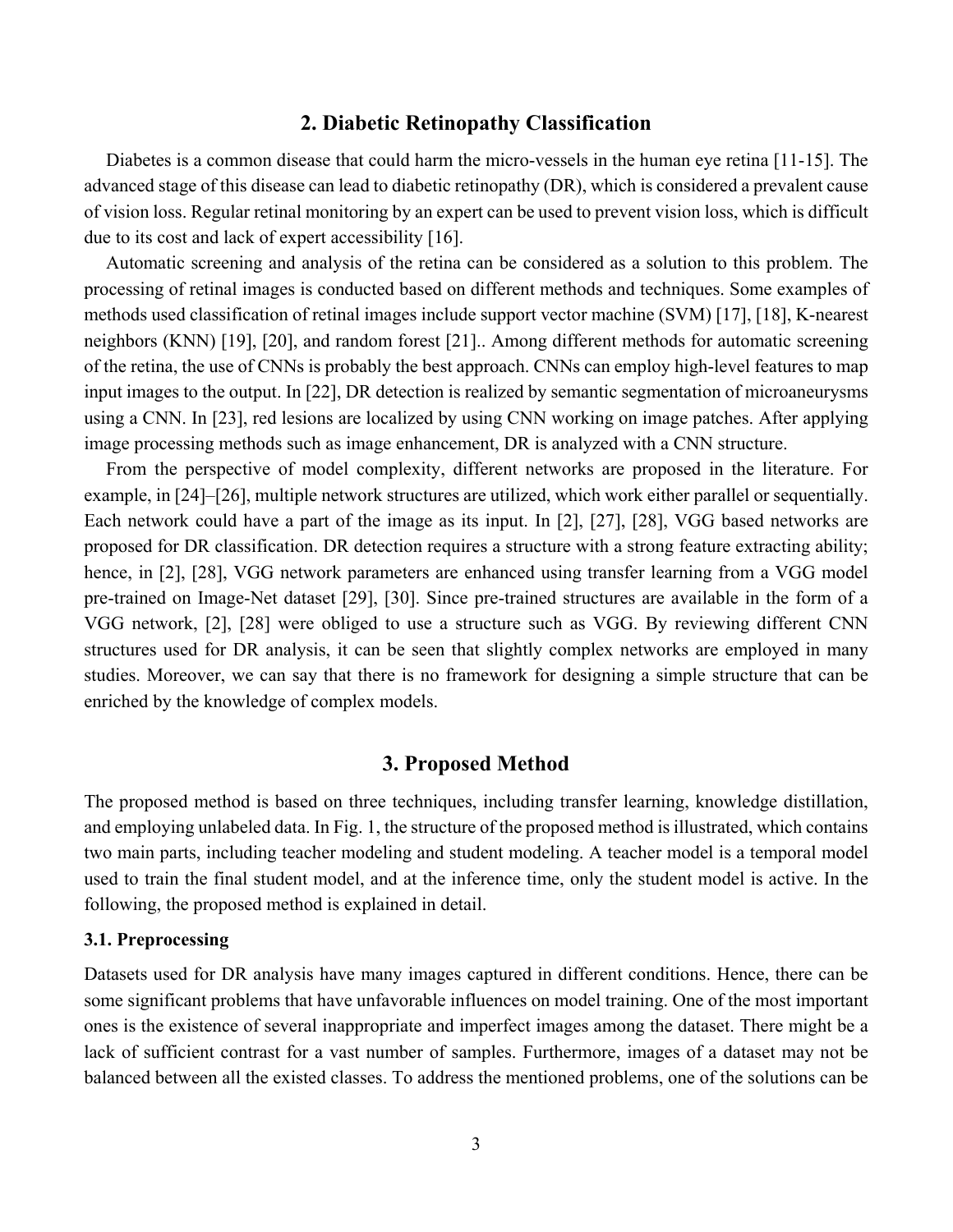

Fig. 1. Block diagram of the proposed method.

the elimination of the low-contrast images from the training process. Moreover, the same number of images from different classes can be used for model training to yield better balancing.

The elimination process is conducted for the image's standard deviation, where the images are transformed into the grayscale mode. It has been observed through our experiences which overall standard deviation can be used to demonstrate the contrast of retinal image samples such as the EyePACS dataset [31]. After transforming images into the grayscale mode, the standard deviation is calculated for each image, as illustrated in Equation (1):

$$
StdDev_{IMG} = \sqrt{\frac{\sum_{i=1}^{N} (pixel_i - \mu)^2}{N}}
$$

$$
\mu = \frac{\sum_{i=1}^{N} pixel_i}{N}
$$
(1)

In which N is the number of pixels included in image IMG.

Before training the network structure, the application of preprocessing and augmentation can be useful for better training. For preprocessing, the same method as performed in [2] is utilized. Histogram equalization of the retinal images increases the contrast of the vessels, especially micro-vessels, and better represents abnormal regions for DR classification. For preprocessing, local histogram equalization is performed separately on each input channel. For augmentation, the equalized image, row-wise, and column-wise flipping are used to increase our training set.

### **3.2. Teacher model**

In the teacher modeling stage, a complex model is trained for the DR classification. For training the teacher model, a VGG structure is considered as the teacher. VGG is selected because its pre-trained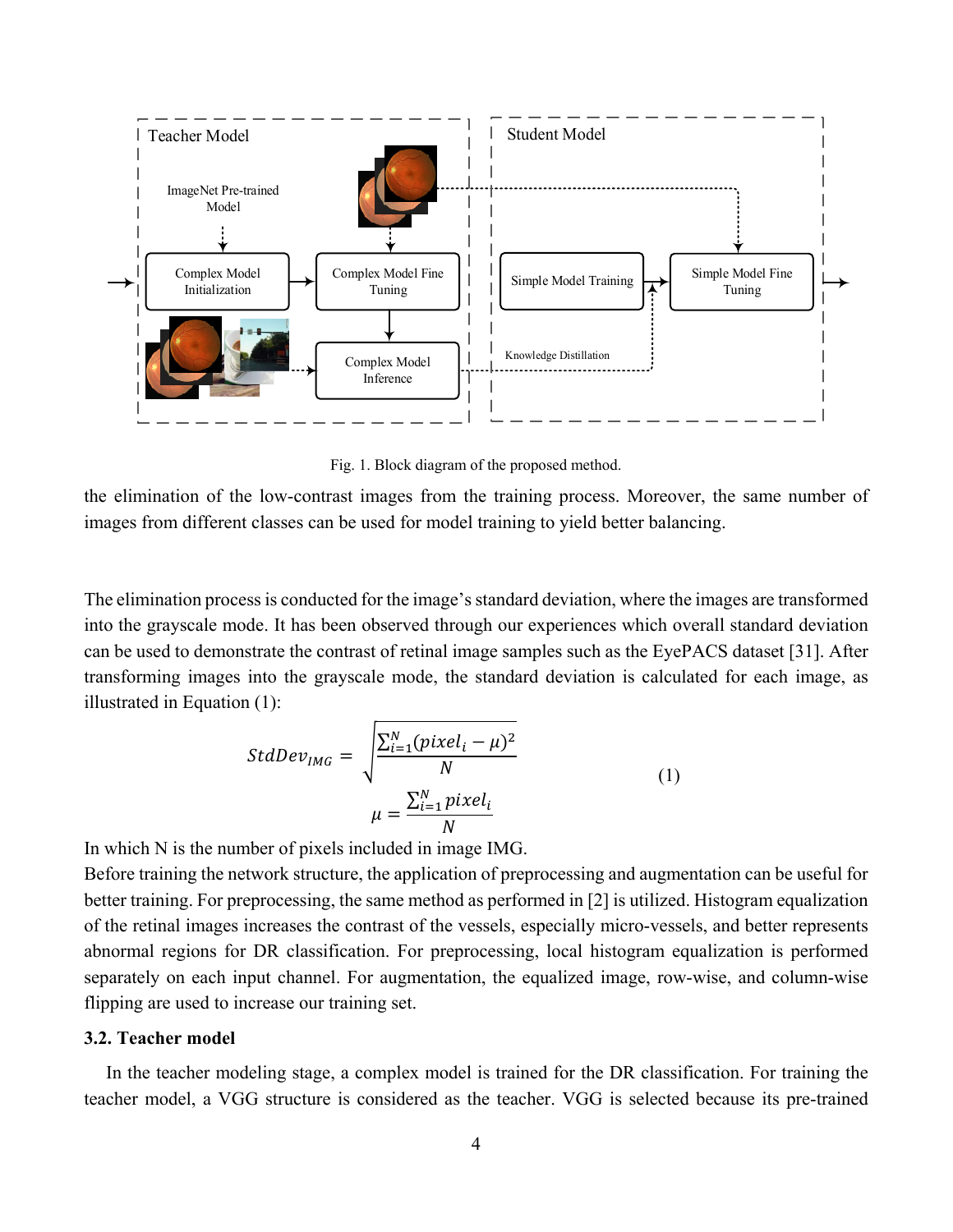version on ImageNet is available. At first, a pre-trained VGG model, trained on ImageNet, is used to initialize the teacher model. After that, the target augmented dataset is fed to the teacher model, and the teacher model is trained on the target dataset. In this way, a network with general feature extraction capability specialized on the target dataset is resulted. In this stage, the network structure is ready for knowledge distillation. Thanks to the distillation process, it is possible to train a model in which its structure is different from the teacher model. We need to determine whether it is possible to transfer all the knowledge of a teacher to a student through the distillation.

A simple and intuitive experiment is performed to answer the above ambiguity. In this experiment, a VGG network as the teacher and another VGG network as a student model is considered. The teacher model is initialized by a VGG model, which is pre-trained on the ImageNet dataset. The teacher is finetuned using a retina dataset aiming to classify them for DR levels. The student model is trained using the distilled knowledge from the teacher model. Moreover, for better comparison, a VGG model is trained directly on the same retina dataset for classification of DR levels. The results of these models are illustrated in Fig. 2. It can be observed that the VGG model with distillation has slightly better accuracy than the VGG model without any distillation. Indeed, the student model has a lower accuracy far from the teacher's accuracy.

This observation implies that all of the knowledge of a network may not be transferred through distillation. Explicitly, it can be stated that the knowledge which is transferred to the teacher model is not transferred to the student model through distillation. The accuracy of a simple model can be improved using knowledge distillation [32], [33]. Also, knowledge distillation works better in conditions with



Fig. 2. Comparison of different training VGG models for DR classification. VGG with transfer learning: Base + TL, VGG with knowledge distillation: Base + KD.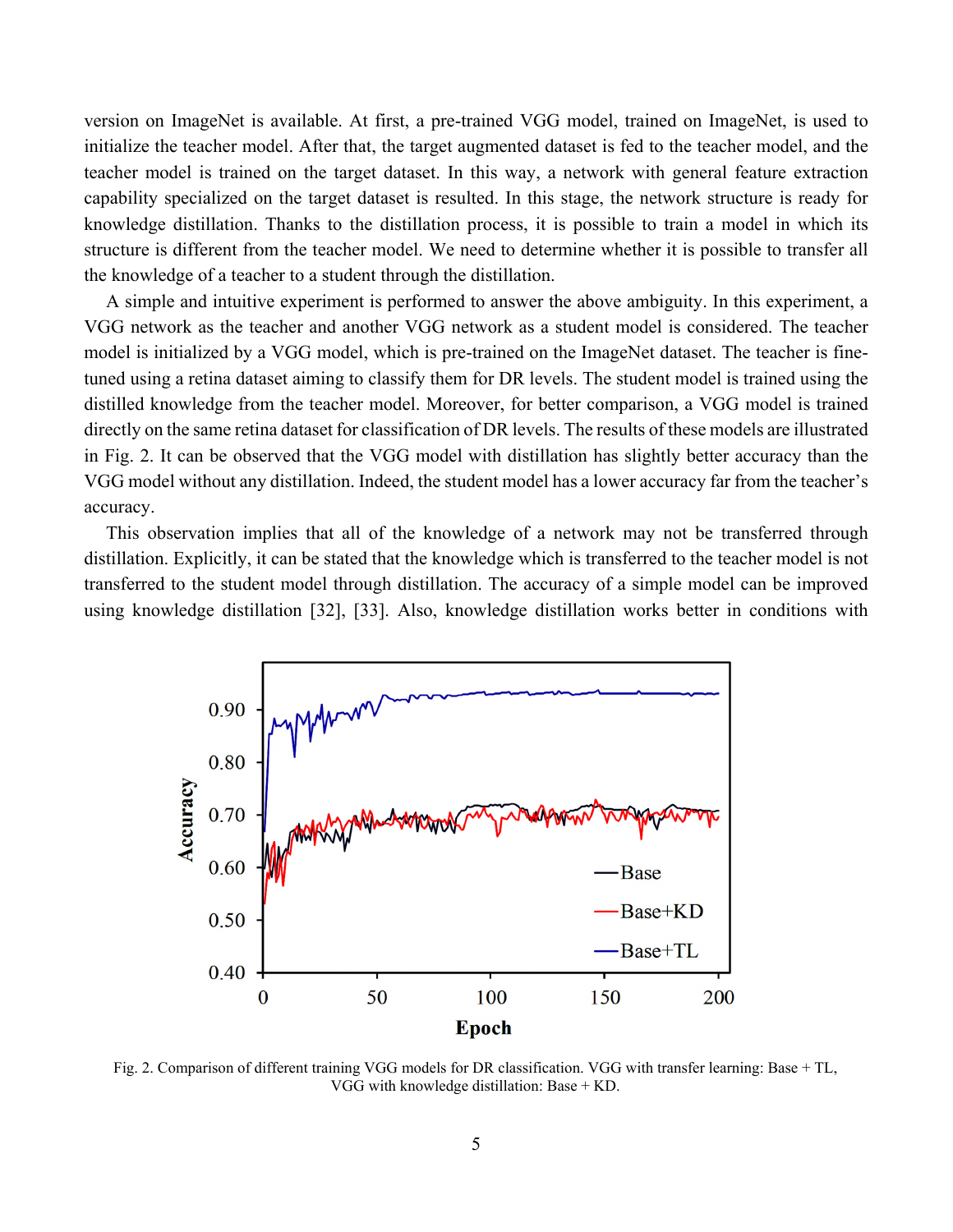limited training data as stated in [34], [35]. With limited training data, knowledge is not transferred even to a model with the same size as the teacher model. During the knowledge distillation, the student only observes the data in the target dataset and is trained based on the corresponding teacher soft labels. The knowledge related to a pre-trained model, and the knowledge that is being used by the transfer-learning can be extracted by observing the images associated with that pre-trained model.

Now let us look at the teacher model, which is ready for the transfer-learning. In the proposed method, better knowledge transfer is performed using the labels of the retina images and labels of random natural images. The teacher model set labels on random images that are unlabeled at first. In this way, the student model extracts the knowledge of the teacher model from other images. As illustrated in Fig. 1, after finetuning the teacher model, knowledge for distillation is provided from both of the DR and random images

# **3.3. Student model**

In the proposed method, we are going to train a simple model as a student such that maximum information from a teacher model could be utilized. Indeed, training a simple model directly by a massive dataset such as ImageNet is a formidable task. Therefore, using unlabeled data could be an alternative to training on a large data set.

In this regard, the student model is selected as a simple model that employs the teacher's knowledge as much as possible. As illustrated in Fig. 1, after training the teacher, the student is trained in two steps. The student follows the same training trend as conducted in the teacher model. In the first step, the student is trained based on the knowledge of the random images using knowledge distillation, which simulates the teacher model's transfer learning. After that, the main images are used to fine-tune the student model using soft labels produced by the teacher model. This stage also simulates the fine-tuning of the teacher model on the main images. In this way, in addition to the training the student on the main images, it is trained based on the other knowledge, which is embedded in the teacher model. Finally, the student can be fine-tuned again using hard labels of the main images.

# **3.4. Proposed methods in the form of pseudo-code**

In Fig. 3, the proposed method is represented using pseudo-code. As illustrated in Fig. 3, the procedure is defined clearly in eight consecutive lines. The modules which are utilized in the algorithm are named as Preprocessing and Knowledge Distillation. The preprocessing module takes raw images from the target dataset as input. After selecting well-contrasted images and applying augmentation, including contrast enhancement and brightness improvement, produces the final dataset, which is appropriate for training the networks and return this dataset as an output. The complex model is loaded with a pre-trained model and fine-tuned on the final dataset. The knowledge distillation module takes random unlabeled images and the complex model as inputs. After feeding each unlabeled image to the network, the module assigns the network prediction (known as soft label or logit) to the image's label. Eventually, label-assigned images are generated in the form of a dataset. After making a dataset from the unlabeled images, the simple model is trained on them and finally fine-tuned on the final dataset.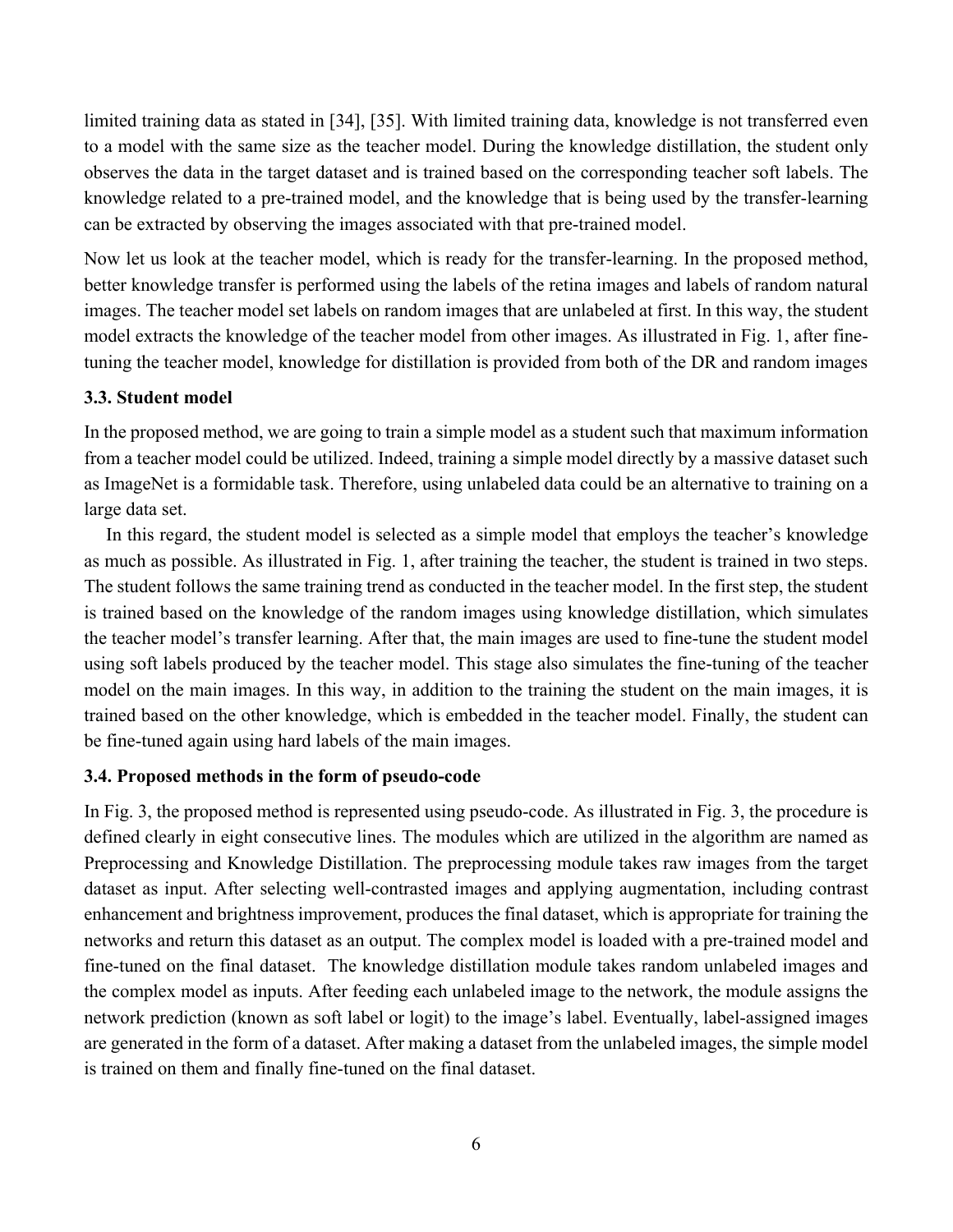# **Algorithm1**

*Inputs: DRT*: Raw Target Dataset *SR*: A Set of Random Unlabeled Images *Sw*: A Set of Weights correspond to Pre-Trained Model on Big Dataset *Definitions*: *CN*: Complex model conforming to *SW SN*: Simple model *DR*: Labeled Dataset ← EMPTY *DPT:* Preprocessed Target Dataset ← EMPTY *TC*: Threshold for contrast *Module1: Preprocessing (DRT,TC) D<sub>PT</sub>* ← EMPTY *For all images, I, in DRT If contrast of*  $I > T_C$ *: apply augmentation on I add I to DPT End If End for Return DPT Module2: Knowledge Distillation (Network, SR)*  $D_R \leftarrow$  EMPTY *For all images, I, in SR set Network prediction as the label of I add I to DR End for Return DR 1: Start*  2:  $D_{PT} \leftarrow \text{Module1}(D_{RT}, T_C)$ *3: Initialize CN with SW* 4: Fine-tune C<sub>N</sub> using D<sub>PT</sub> *5:*  $D_R \leftarrow Module2(C_N, S_R)$ *6: Train SN using DR 7: Fine-tune SN using DPT 8: End* 

Fig. 3. Pseudo-code. of the proposed method.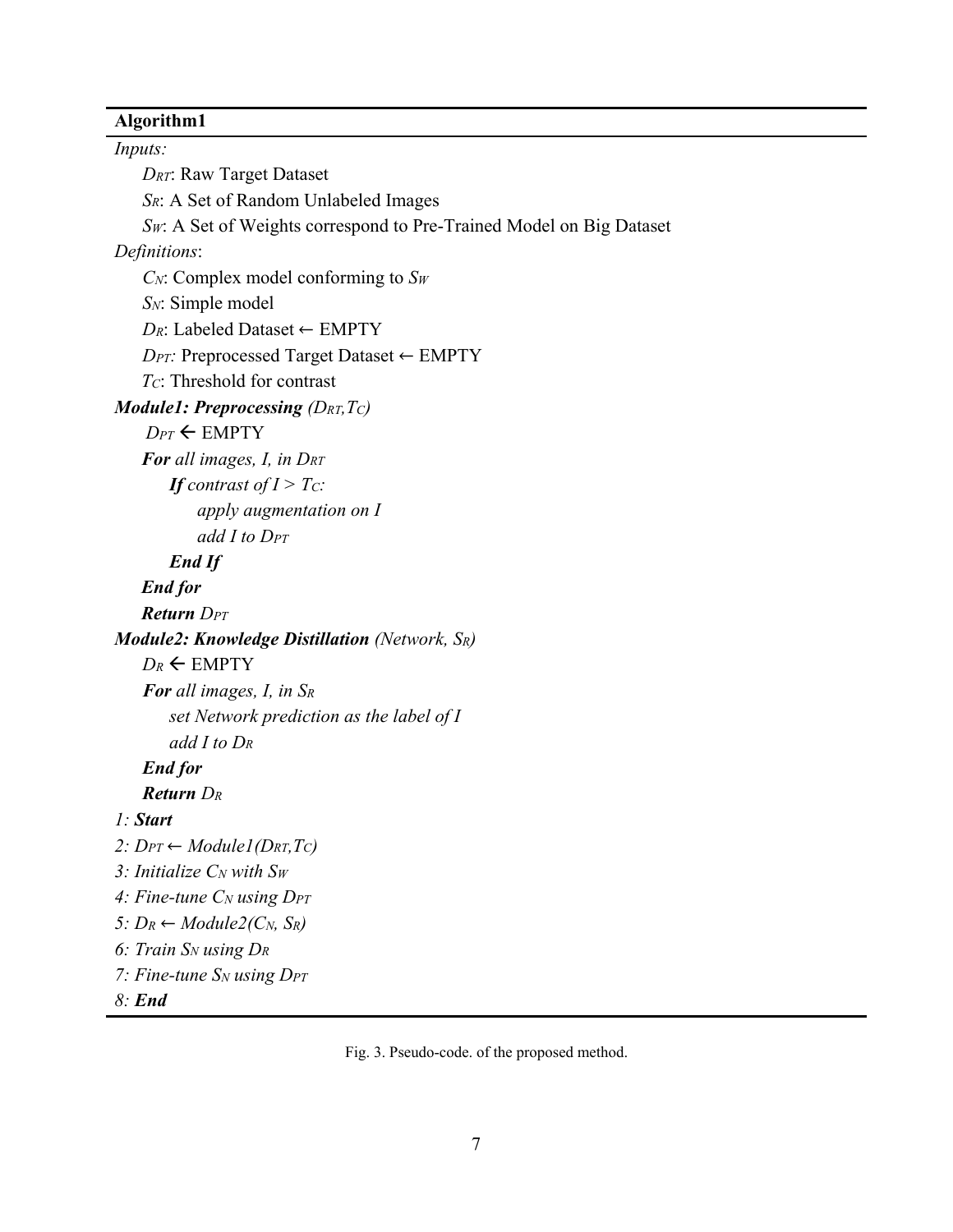#### **3.5. Knowledge distillation formulation**

Method of knowledge distillation has a vital role in the teacher's proper transfer of knowledge to the student. In [36], a teacher-student model with a conditional method is implemented, where teacher's predictions are compared with the original labels. If the prediction is correct, then soft labels are used for distillation; otherwise, hard labels are used for that purpose. In the proposed method, we use conditional distillation. Suppose that we have a teacher T with parameters  $w_T$  and a student model S with parameters  $w_s$ . A set of training sample  $D = \{d_1, d_2, ..., d_N\}$ , and corresponding labels  $L = \{l_1, l_2, ..., l_N\}$  with  $(l_i \in$  $\mathbb{R}^{|C|}$ ) on DR classification as a target dataset is considered and C is the set of all possible classes of  $l_i$ . Also a set of random images  $R = \{r_1, r_2, ..., r_M\}$  without any labels are considered. Two losses can be defined based on Kullback-Leibler (KL) divergence [36]. In KL divergence in cases in which student attempts to approximate teacher's predictions, the teacher's parameters are regarded fixed. Accordingly, the first loss is due to the unlabeled data, which is formulated in the following Equation:

$$
L(w_S)_1 = \frac{-1}{M} \sum_{i=1}^{M} \sum_{j=1}^{C} p(r_i : j | T : w_T) \times \log(p(r_i : j | S : w_S))
$$
 (2)

In Equation (2),  $T: w_T$  and  $S: w_S$  represent the teacher network including parameters of  $w_T$  and student network including parameters of  $w_s$  respectively. The symbol  $r_i$ : *j* stands for consideration of label *j* for image  $r_i$ . Accordingly,  $p(r_i:j|T:w_T)$  stands for the probability of label *j* for image  $r_i$  predicted by network T, and in the same way for  $p(r_i: j|S:w_{\rm s})$ . The second loss also can be defined due to the labeled data, which is conditional as Equation (3):

$$
L(w_S)_2 = \frac{-1}{N} \sum_{i=1}^N \left[ \Delta \left( Argmax(p(d_i: c | T: w_T)) = l_i \right) \times \left( \sum_{j=1}^{|C|} p(d_i: j | T: w_T) \times \log(p(d_i: j | S: w_S) \right) + \Delta \left( Argmax(p(d_i: c | T: w_T)) \neq l_i \right) \times \log(p(d_i: l_i | S: w_S) \right)
$$
\n(3)

The first term of summation indicates the loss due to the samples in which the teacher correctly predicts their labels. The second term indicates the loss of the samples, which are not correctly predicted by the teacher. In Equation (3),  $\Delta(x)$  is an indicator function, which is 1 when x is true and 0 when x is false. During training the student model, at first, the student is trained base on the  $L(w<sub>S</sub>)<sub>1</sub>$  to improve the model training capability. At second, the student is fine-tuned using  $L(w<sub>S</sub>)<sub>2</sub>$ .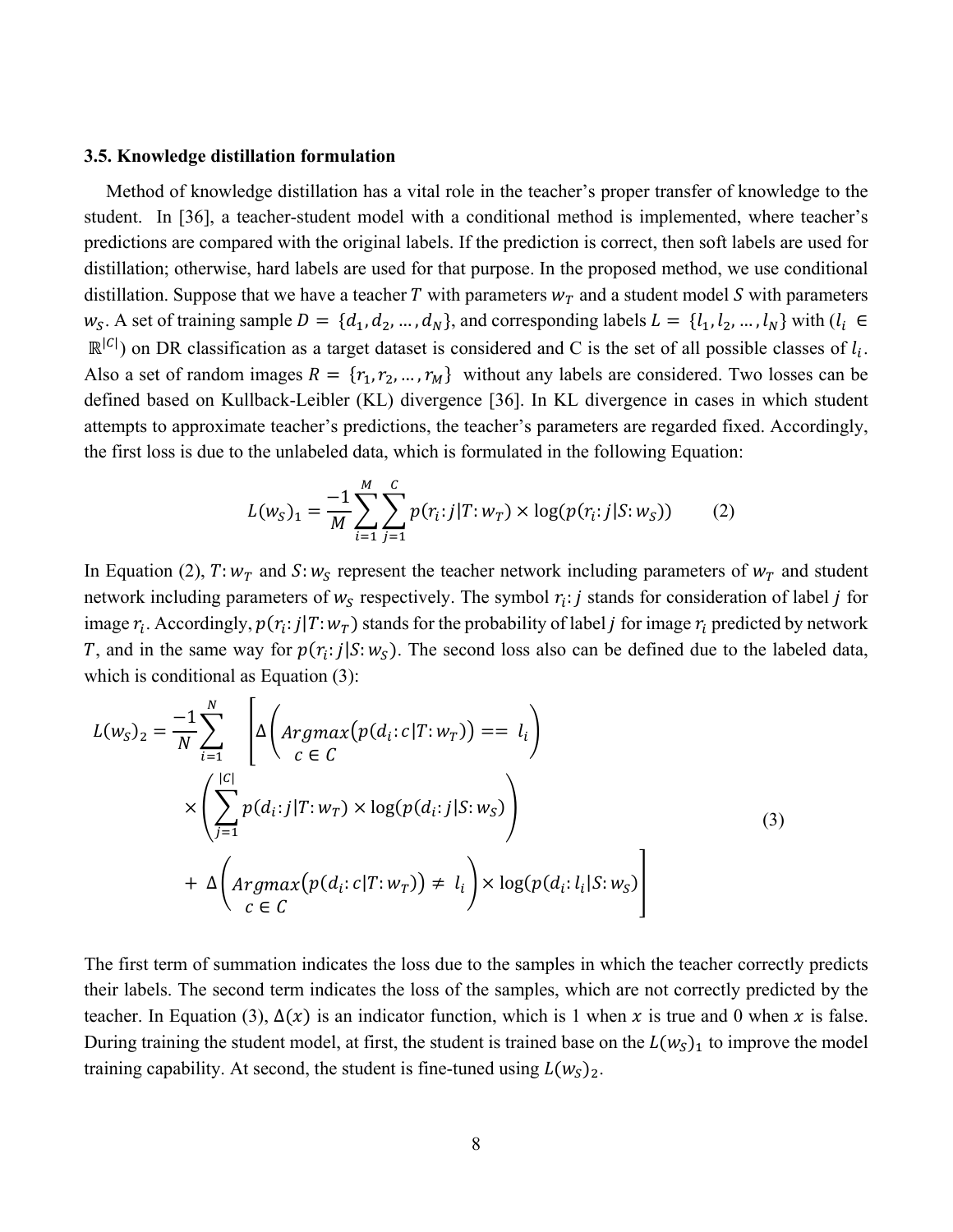# **4. Experimental Results**

Experimental results are conducted in the case of DR classification in retina images. All of the models for DR detection are implemented by Python using the TensorFlow framework. A computer with an Nvidia GPU1080 Ti, and 11GB internal memory is used to implement the proposed method and to train and test different models.

# **4.1. Datasets**

Two datasets, including Messidor and EyePACS, are used for our experiments [31], [37]. In the Messidor dataset, there are 1200 RGB images, which we resized them to 300×300. Since the more training samples, the more model generality, after enhancement, by augmentation, we increased the number of images to 4800.

The EyePACS dataset contains about 35,000 images with different sizes. Some images in EyePACS have a dark area around their borders, which could be harmful to model training. The dark area of these images are cropped, and all of them are resized to 300×300. Cropping and resizing can be useful for having a fast training with lower resource consumption. Contrast enhancement and removing images with contrasts lower than a threshold from the training process would yield a better performance model. A vast number of images with visually sufficient contrasts are selected to determine the threshold. The average standard deviation of all images is set as the threshold. In the EyePACS dataset, images in which their standard deviation is less than the threshold are eliminated from the dataset. Hence, 35126 images of dataset decrease to 25231, which 5143 and 20088 images have labels 1 and 0, respectively. Furthermore, in order to balance the number of image labels seen by the model, applying a balance between the numbers of different classes is essential. For the unlabeled data, a set of natural images are randomly selected from the internet containing 20,000 images, which are resized to 300×300. Images of the unlabeled set are fed to the teacher model, as illustrated in Algorithm 1 to set a label to them.

### **4.2. Evaluation Metrics**

 DR classification accuracy, area under the curve of ROC (receiver operating characteristic curve), and MCC (Matthews Correlation Coefficient) are used to evaluate the performance of different structures. MCC and accuracy are used as equations (4-5), in which TP, TN, FP, and FN represent true positive, true negative, false positive, and false negative, respectively. A Five-fold cross-validation method is used to have a comprehensive validation. For classification, we follow the same definition of DR grading levels, as used in [2], [28].

$$
MCC = \frac{(TP \times TN) - (FP \times FN)}{\sqrt{(TP + FP) \times (TP + FN) \times (TN + FP) \times (TN + FN)}}
$$
(4)  
Accuracy = 
$$
\frac{TP + TN}{TP + FP + TN + FN}
$$
(5)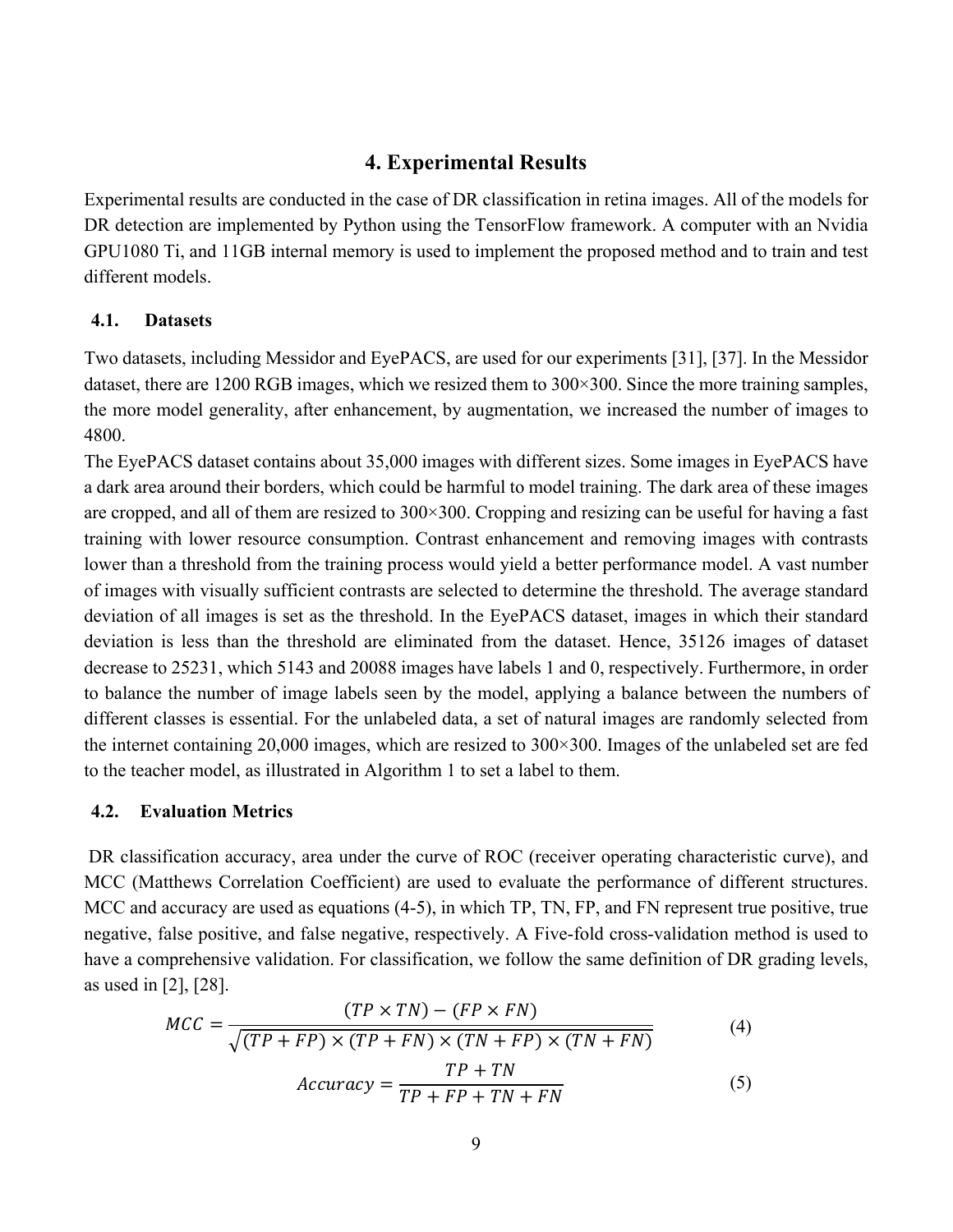### **4.3. Models**

For the teacher model, a VGG model was employed. This model is not able to yield acceptable results on its own. This problem can be due to the lack of data for the training and weak feature extraction capabilities that by using only DR data occurred. In [2], [28], transfer learning is used to improve their results. By employing the transfer learning technique, it is possible to provide a better learning capability. To this aim, parameters of a VGG network which are pre-trained on ImageNet are used to initialize the teacher parameters.

For the student model, designing small network structures are under consideration. Small structures are different from the VGG network, which means that it is not possible to use a pre-trained VGG model. Moreover, training small models directly on the ImageNet can be a very time-consuming process with a lot of hardware resources. In this experiment, small models are enriched using transfer learning, knowledge distillation, and using unlabeled data.

Two small versions of the VGG network with 16 layers are used, including VGG/4 and VGG/2, in which the number of their filters are divided by 4 and 2, respectively. Also, for better evaluation, a random and small structure with ten convolutional layers is utilized, which is called the "SimpleA" network. The SimpleA network has 20, 20, 30, 30, 40, 40, 160, 160, 250, 250 convolutional filters, in its layers. The conventional training on DR images is named as "Base," learning using knowledge distillation is named as "KD," and employing unlabeled data is called "UL." For better comparison, two structures, including LeNet-like and AlexNet-like, are selected from the [38] and [39], respectively. These models are trained, and corresponding results are reported.

### **4.4. Detection Performance**

In Fig. 4 and 5, the results of different training methods for DR classification are illustrated for Messidor and EyePACS datasets, respectively. Fig. 4(a) and Fig. 5(a) are related to the results of the AlexNet-like network, and Fig. 4(b) and Fig. 5(b), are associated with the VGG/4 network. It can be observed that using unlabeled data have an important effect on better training of simple networks.

We can assert that using only knowledge distillation, in different models and datasets, slightly improves the network accuracy. Using unlabeled data leads to a suitable improvement of accuracy in all of the models and datasets. Also, simultaneously using knowledge distillation and unlabeled data, slightly better results are observed in comparison with using only unlabeled data. Fig. 4 and 5 demonstrate that using unlabeled data could improve the training capability of a model.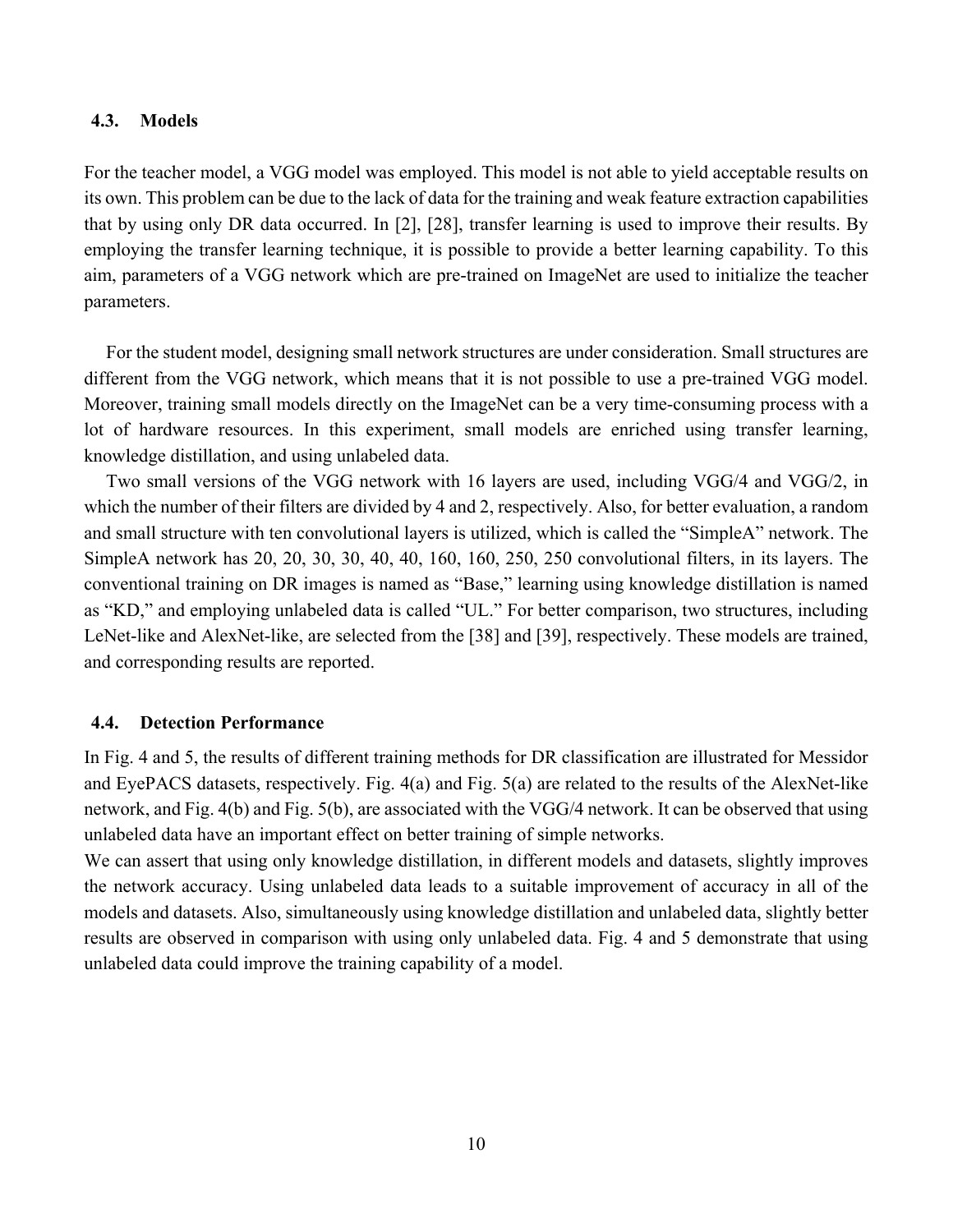

Fig. 4. Accuracies of different training methods for DR classification on Messidor dataset; (a) AlexNet-like, (b) VGG/4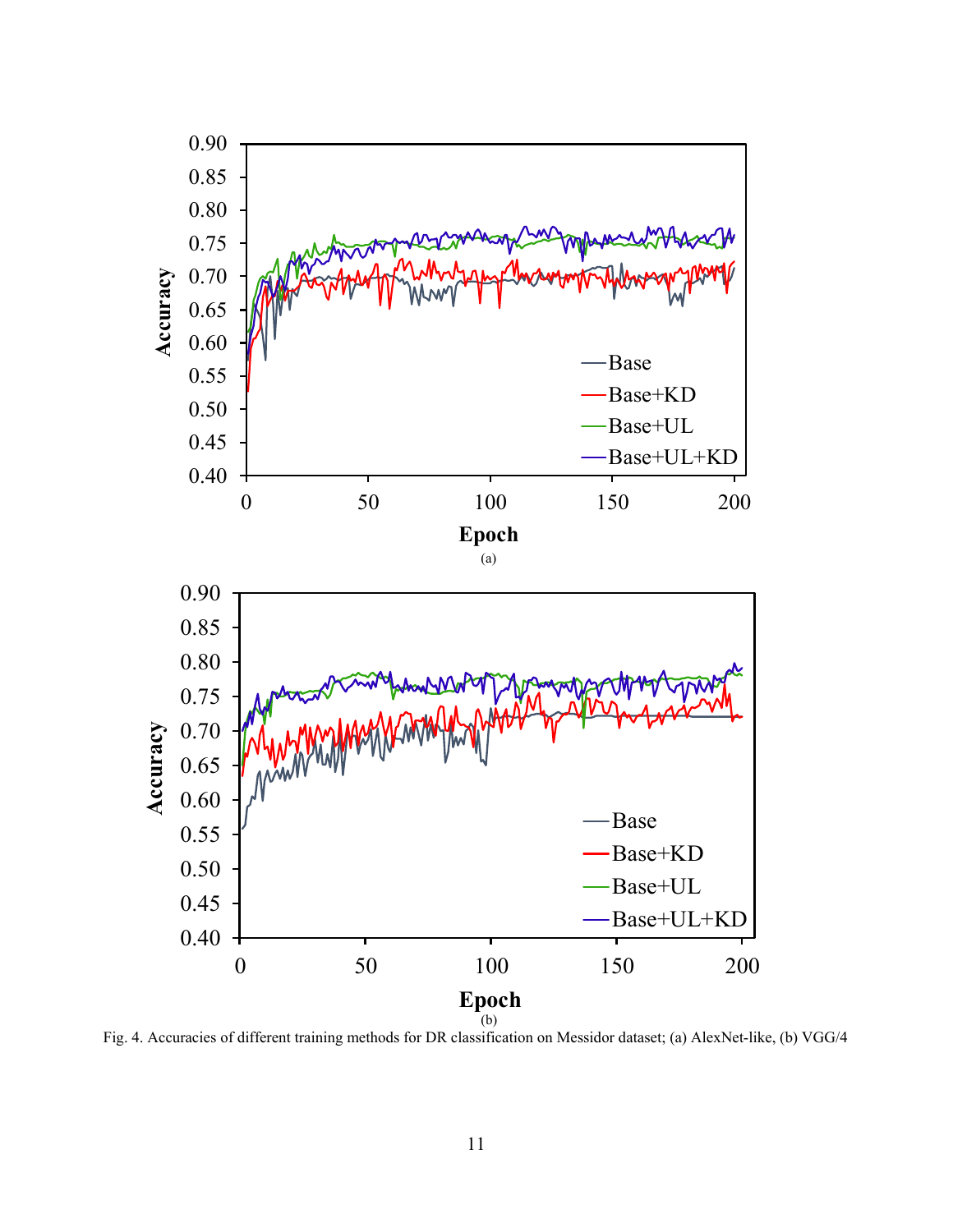

Fig. 5. Accuracies of different training methods for DR classification on EyePACS dataset; (a) AlexNet-like, (b) VGG/4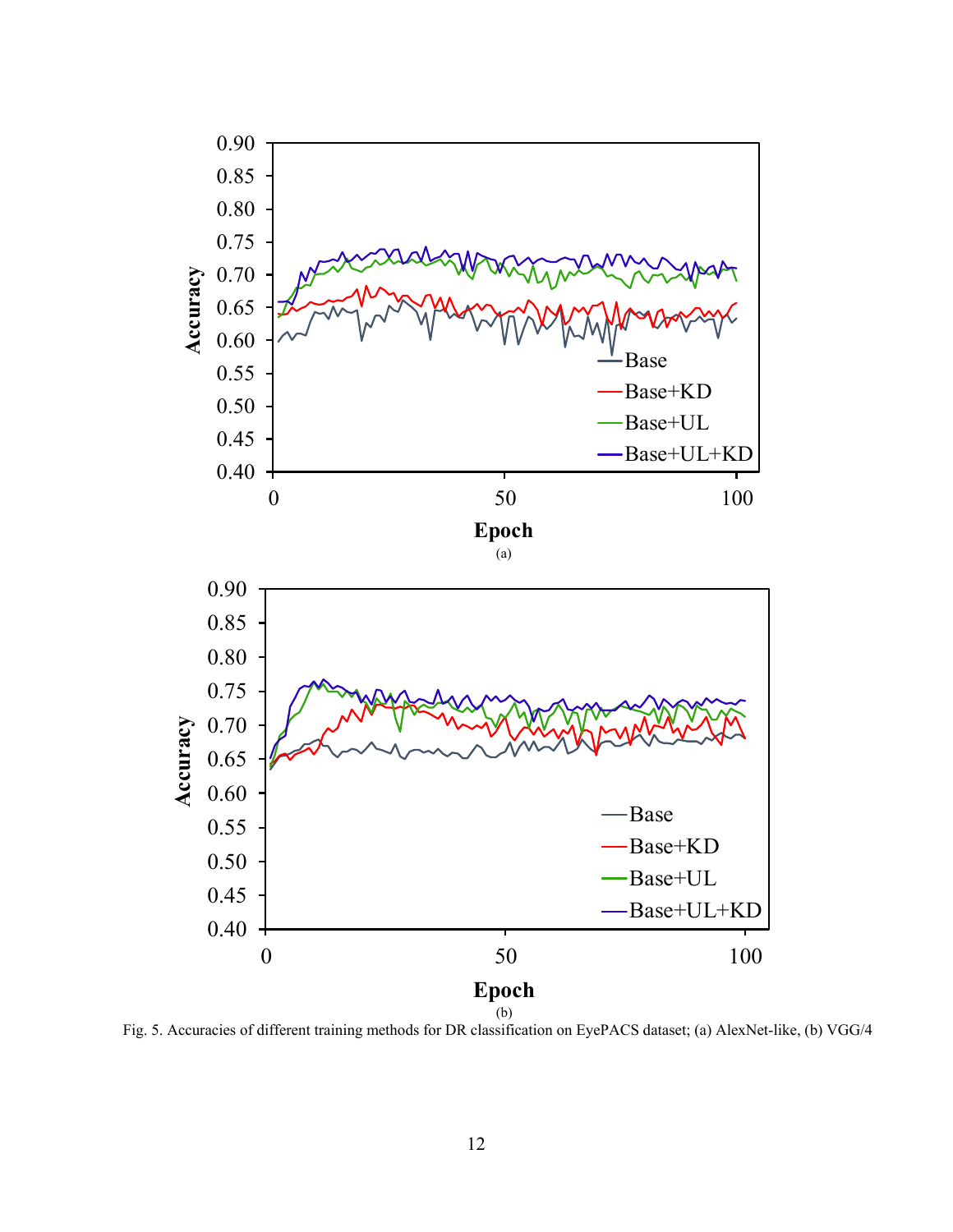For a better comparison of different methods, three mentioned networks, as well as those from [38], [39], are trained for 150 epochs, and their detection performances are reported. In Tables 1 and 2, the results of AUC for Messidor and EyePACS dataset are reported respectively, where the best results are bolded. It is observed that for both of Messidor and EyePACS datasets, in all of the models, using unlabeled data causes a significant improvement in the AUC results. In Tables 3, 4, results of detection accuracy for Messidor and EyePACS datasets are reported which similar results are observed. The improvements are also observed in MCC results for both of the employed datasets, as illustrated in Tables 5 and 6.

From Tables 1, 2, 3, 4, 5, 6, it can be concluded that by using unlabeled data detection accuracy and MCC as well as the AUC in all of the simple networks, are improved. Significant differences are observed between the performance of basic training and training using unlabeled data. Finally, we can say that, by knowledge distillation and using unlabeled data, knowledge of a network can be transferred efficiently from a teacher model to a student model.

|                         | <b>Networks</b> |       |         |                      |                        |  |  |
|-------------------------|-----------------|-------|---------|----------------------|------------------------|--|--|
| <b>Training Methods</b> | VGG/4           | VGG/2 | SimpleA | LeNet-like<br>$[38]$ | AlexNet-like<br>$[39]$ |  |  |
| Base Model              | 78.60           | 80.18 | 78.52   | 77.36                | 76.96                  |  |  |
| Base Model+KD           | 83.63           | 81.59 | 79.49   | 78.18                | 78.57                  |  |  |
| Base Model+UL           | 85.17           | 87.09 | 83.34   | 82.10                | 83.07                  |  |  |
| Base Model+UL+KD        | 86.65           | 88.92 | 85.95   | 83.05                | 82.46                  |  |  |

Table 1. AUCs of different methods for DR detection on Messidor

Table 2. AUCs of different methods for DR detection on EyePACS

|                         | <b>Networks</b> |       |         |                      |                        |  |
|-------------------------|-----------------|-------|---------|----------------------|------------------------|--|
| <b>Training Methods</b> | VGG/4           | VGG/2 | SimpleA | LeNet-like<br>$[38]$ | AlexNet-like<br>$[39]$ |  |
| <b>Base Model</b>       | 6941            | 72.66 | 71 44   | 65.86                | 66.81                  |  |
| Base Model+KD           | 75.25           | 77.95 | 78.75   | 67.48                | 69.25                  |  |
| Base Model+UL           | 79.05           | 76.33 | 79.52   | 72 94                | 73.27                  |  |
| Base Model+UL+KD        | 79.51           | 78.96 | 80.71   | 73.78                | 76.04                  |  |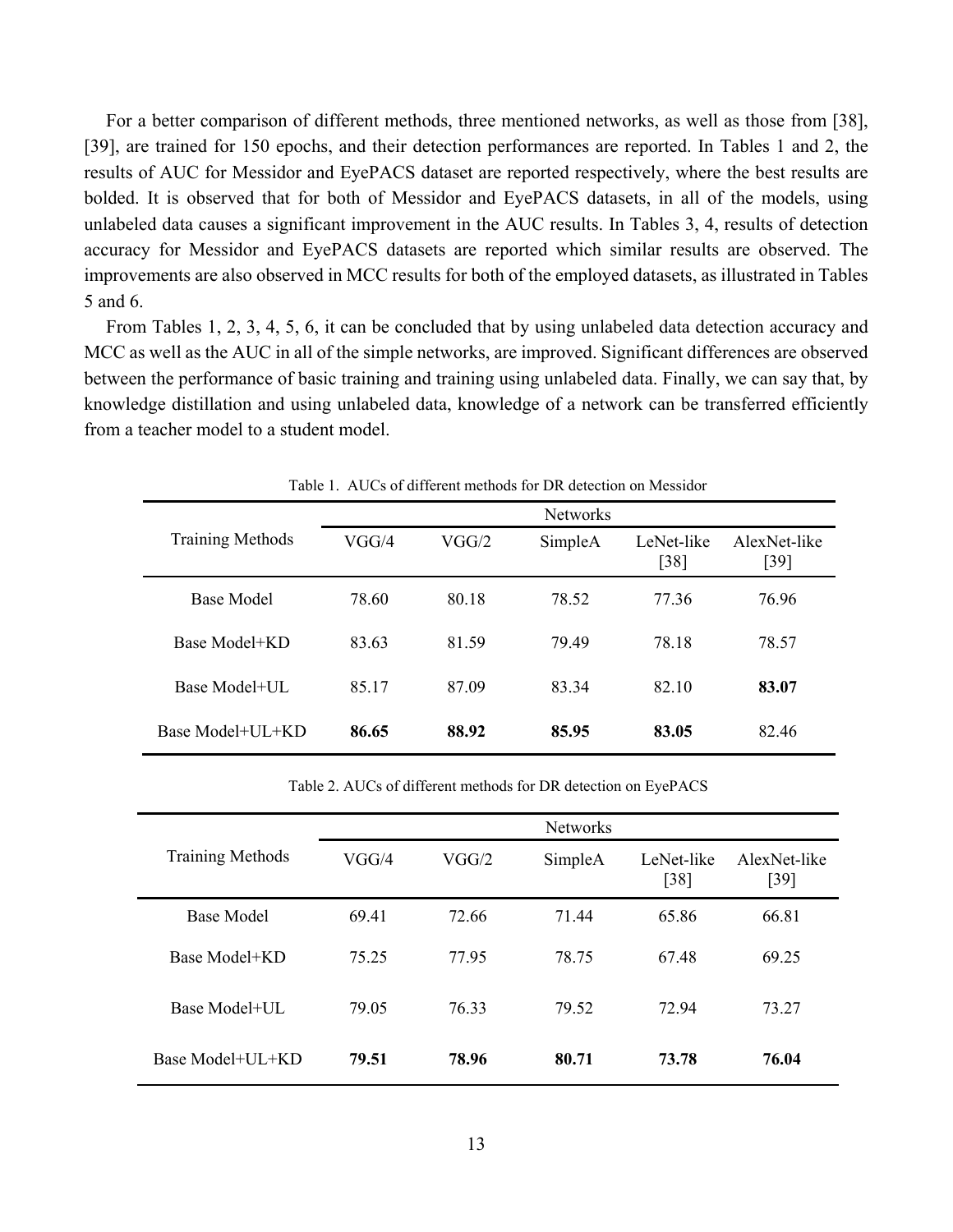| <b>Training Methods</b> |       |       |         |                      |                      |
|-------------------------|-------|-------|---------|----------------------|----------------------|
|                         | VGG/4 | VGG/2 | SimpleA | LeNet-like<br>$[38]$ | AlexNet-like<br>[39] |
| <b>Base Model</b>       | 73.37 | 73.58 | 72.11   | 71.84                | 71.95                |
| Base Model+KD           | 76.84 | 75 37 | 73.89   | 71.42                | 72.74                |
| Base Model+UL           | 78.63 | 79.58 | 76.95   | 76.55                | 76.21                |
| Base Model+UL+KD        | 79.89 | 82.32 | 79.16   | 77.05                | 77.58                |

Table 3. Accuracies of different methods for DR detection on Messidor

Table 4. Accuracies of different methods for DR detection on EyePACS

|                         | <b>Networks</b> |       |         |                      |                        |  |  |
|-------------------------|-----------------|-------|---------|----------------------|------------------------|--|--|
| <b>Training Methods</b> | VGG/4           | VGG/2 | SimpleA | LeNet-like<br>$[38]$ | AlexNet-like<br>$[39]$ |  |  |
| <b>Base Model</b>       | 68.85           | 71 32 | 70.50   | 66.68                | 67.4                   |  |  |
| Base Model+KD           | 73.04           | 74 48 | 74.84   | 67.56                | 68.36                  |  |  |
| Base Model+UL           | 76.40           | 74.88 | 75.84   | 7144                 | 72.48                  |  |  |
| Base Model+UL+KD        | 76.68           | 76.72 | 76.84   | 72.32                | 74.28                  |  |  |

Table 5. MCC of different methods for DR detection on Messidor

|                         | <b>Networks</b> |       |         |                    |                        |  |  |
|-------------------------|-----------------|-------|---------|--------------------|------------------------|--|--|
| <b>Training Methods</b> | VGG/4           | VGG/2 | SimpleA | LeNet-like<br>[38] | AlexNet-like<br>$[39]$ |  |  |
| <b>Base Model</b>       | 45.28           | 45.71 | 43.09   | 42.66              | 42.62                  |  |  |
| Base Model+KD           | 52.62           | 49.62 | 46.37   | 42.59              | 44.12                  |  |  |
| Base Model+UL           | 56 20           | 58.14 | 52.79   | 51.98              | 51.12                  |  |  |
| Base Model+UL+KD        | 58.79           | 63.79 | 57.26   | 53.17              | 53.98                  |  |  |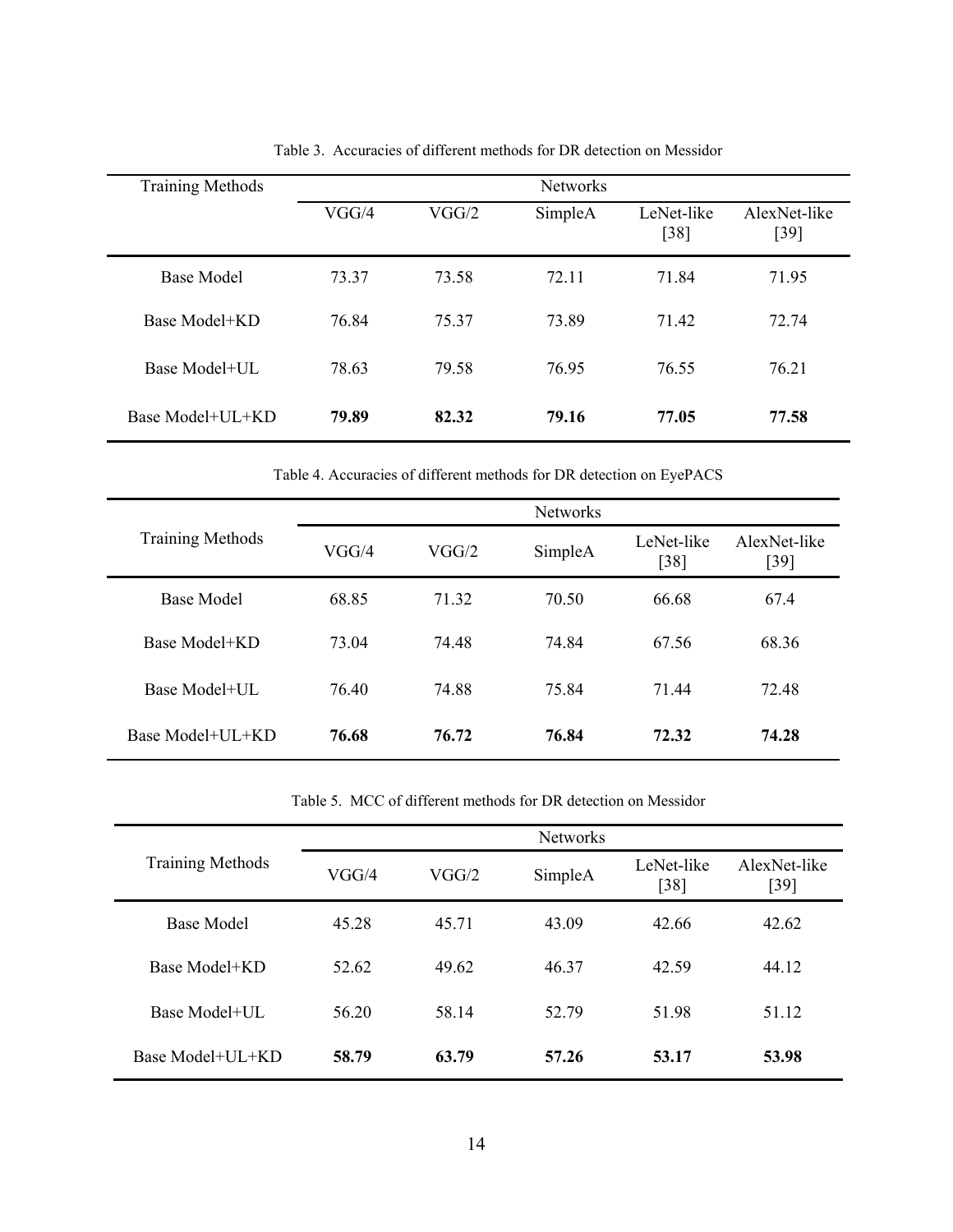|                         | <b>Networks</b> |       |         |                      |                        |  |  |
|-------------------------|-----------------|-------|---------|----------------------|------------------------|--|--|
| <b>Training Methods</b> | VGG/4           | VGG/2 | SimpleA | LeNet-like<br>$[38]$ | AlexNet-like<br>$[39]$ |  |  |
| <b>Base Model</b>       | 30.04           | 34.48 | 33.44   | 23.19                | 25.68                  |  |  |
| Base Model+KD           | 39.62           | 43.69 | 43.46   | 25.40                | 28.37                  |  |  |
| Base Model+UL           | 46.93           | 42.84 | 46.15   | 36.44                | 37.60                  |  |  |
| Base Model+UL+KD        | 47.31           | 47.46 | 48.11   | 37.85                | 41.98                  |  |  |

Table 6. MCC of different methods for DR detection on EyePACS

### **4.5. Complexity Analysis**

Several works have investigated DR detection using deep neural network structures. However, they used models with a vast number of parameters requiring many hardware resources. In order to have a better insight into the number of model's parameters and amount of memory requirement, a complexity analysis is conducted. Complexity analysis is done on the VGG model used in [27], [28], AlexNet-like structure in [39], LeNet-like structure in [38], and our three designed simple networks. The results of this analysis for these structures are presented in Fig. 6. Complexity analysis is conducted based on two important perspectives of complexity that existed in the CNN processing. These perspectives are including computational complexity as well as memory complexity. Computational complexity indicates the number of necessary computations for CNN processing, which is related to the number of parameters.

From another perspective, the amount of memory required for storing the intermediate feature maps could be considered as the most important and challenging factor for CNN complexity [40], [41]. The details of computing complexity for one of our designed model (SimpleA) with 300×300 input image is illustrated in Table 7. As illustrated in Table. 7, the SimpleA structure has parameters and feature maps that constitute the computational and memory part of its complexity, respectively.

The main goal of this study is designing models with low complexity structures with a high capability in knowledge transfer. We used simple models and granted them an appropriate knowledge transfer capability. In Fig. 6, the complexity of the models employed in this study is compared with the VGG model as the widely adopted model for DR detection. It can be observed that the model complexities,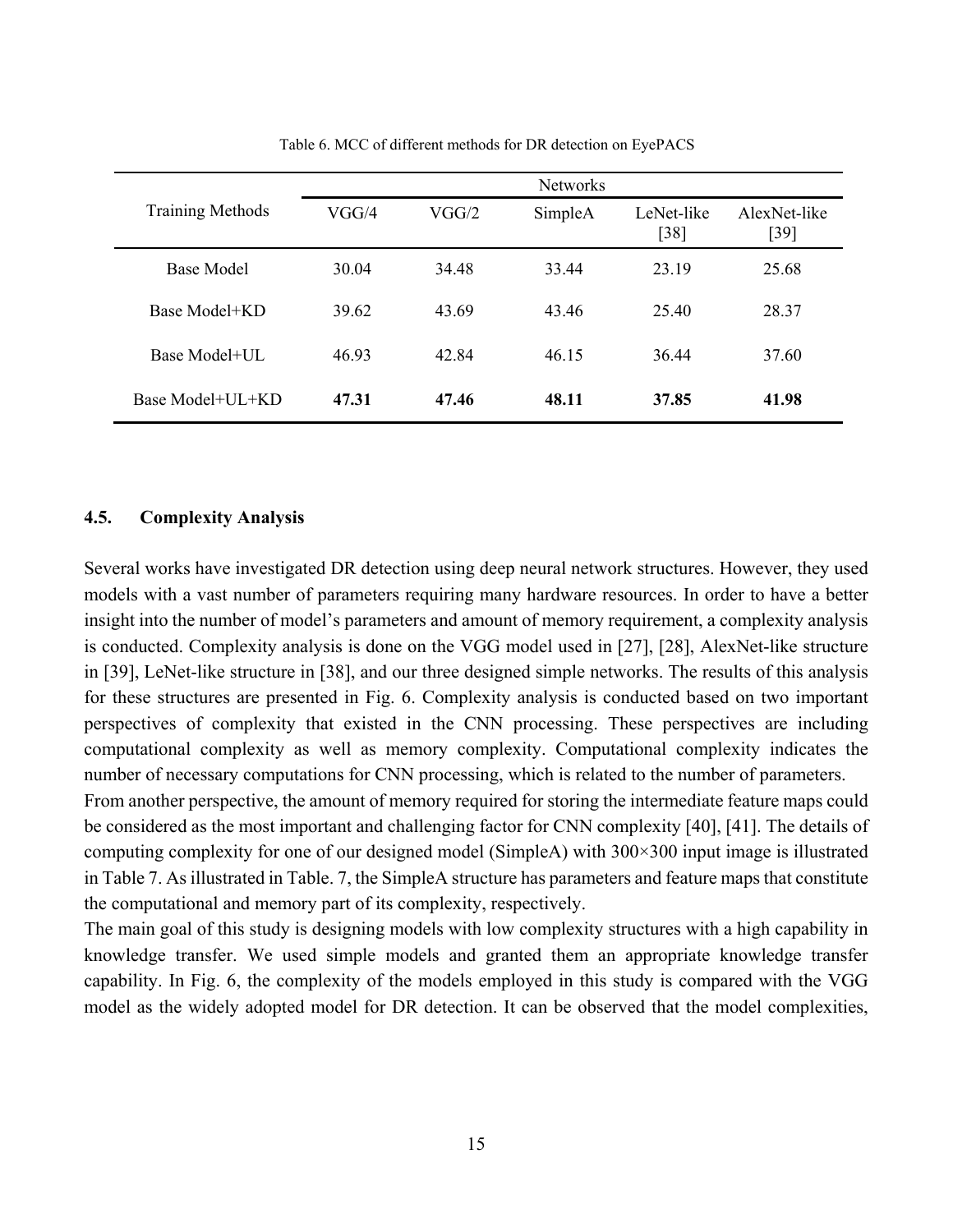| <b>Layer Type</b> | Conv                | Conv                | Pooling             | Conv                | Conv                | Pooling             |
|-------------------|---------------------|---------------------|---------------------|---------------------|---------------------|---------------------|
| Parameters        | 540                 | 3600                |                     | 5400                | 8100                |                     |
| Feature Map       | $20 \times 300^2$   | $20 \times 300^2$   | $20 \times 150^{2}$ | $30 \times 150^{2}$ | $30 \times 150^{2}$ | $30 \times 75^2$    |
| Memory            | 1800000             |                     | 450000              | 675000              |                     | 168750              |
| Layer Type        | Conv                | Conv                | Pooling             | Conv                | Conv                | Pooling             |
| Parameters        | 10800               | 14400               |                     | 57600               | 230400              |                     |
| Feature Map       | $40 \times 75^2$    | $40 \times 75^{2}$  | $40 \times 38^2$    | $160 \times 38^{2}$ | $160 \times 38^{2}$ | $160 \times 19^{2}$ |
| Memory            | 225000              |                     | 57760               | 231040              |                     | 57760               |
| Layer Type        | Conv                | Conv                | Pooling             | <b>Dense</b>        | Dense               |                     |
| Parameters        | 360000              | 562500              |                     | 12800000            | 1024                |                     |
| Feature Map       | $250 \times 19^{2}$ | $250 \times 19^{2}$ | $250 \times 10^2$   | 512                 | 2                   |                     |
| Memory            | 90250               |                     | 25000               | 512                 | 2                   |                     |

Table. 7. Structure of SimpleA model and details of computing complexity.

including computational and memory, are significantly lower in the designed models. Although these models are simple with weak training capabilities, their detection performances are improved using the proposed method.



Fig. 6. Complexity of different models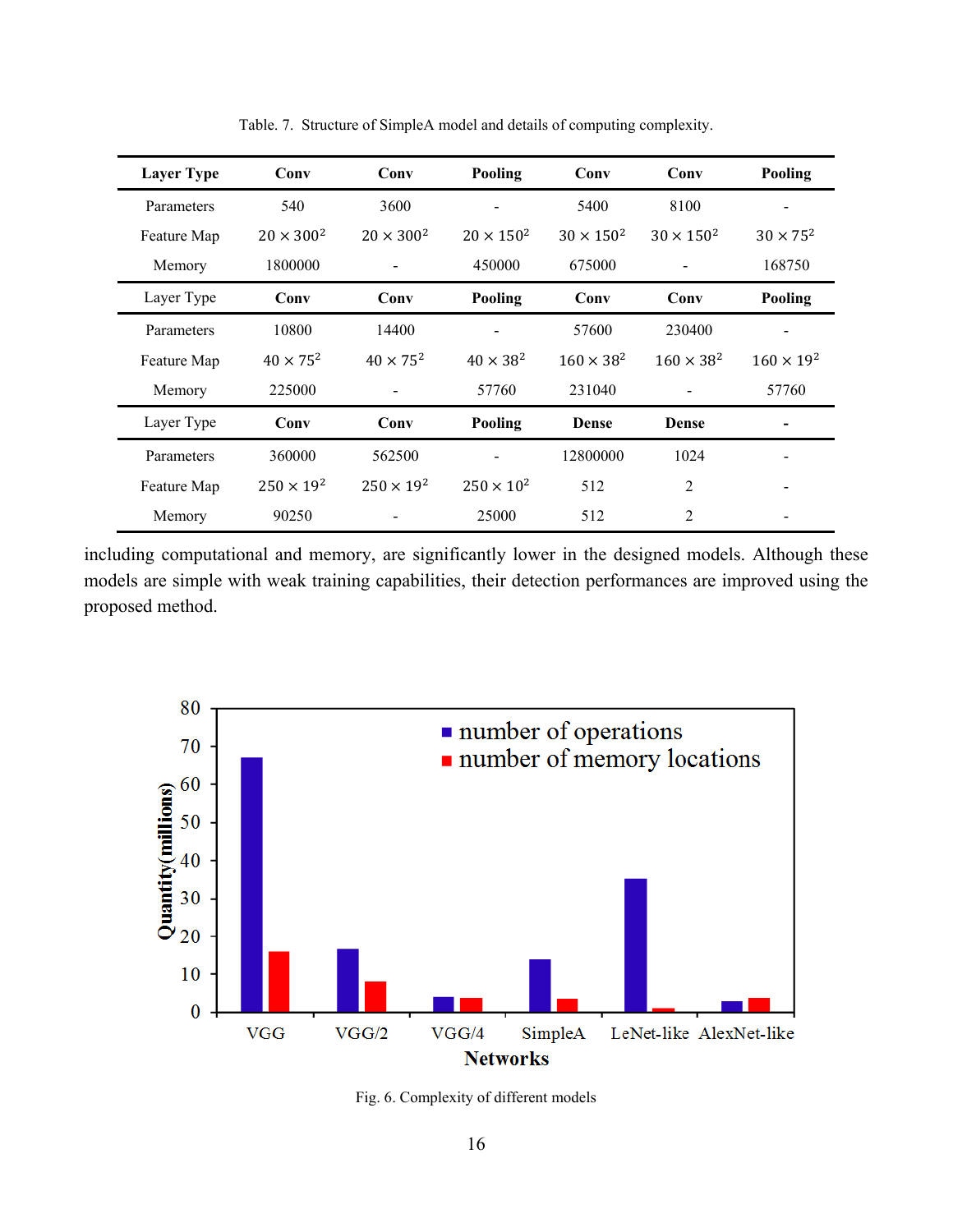# **5. Conclusion**

Considering the outcomes observed in the experimental results section, we see two possibilities that are available by the proposed method. These possibilities include 1) making small trainable models, and 2) easing the training process. Small models have less training capability in comparison with the big models. Sometimes the training weakness of the simple models in an application leads us to not using them. Therefore, using small models can be challenging in applications demanding low complexity models with acceptable performance. It was observed from the results, that although small models were used, an appropriate knowledge from a big and different structure was transferred. The performance of the different small models was improved, and an acceptable DR detection was possible.

From another perspective, we see that this improvement was achieved with a little effort, and with unlabeled data without any expensive annotating procedure. Moreover, unlabeled data are used for training small models to make them better generalize on the new tasks.

Furthermore, training on a big dataset was prevented in the proposed method. For training a DR detection model, it was required a pre-trained model on a large dataset such as ImageNet. Although in the transfer learning, a pre-trained model is used, applying the transfer learning on a new model and structure is not easily possible and has a high cost. Using the proposed method, transfer learning on a new model does not require extra training, and using any pre-trained model is possible. In this way, different models can be used in transfer learning with high knowledge transfer capabilities.

The proposed method could be applied to different applications such as vessel detection in angiograms [42], image compression [43-46], and image fusion [47]. These are applications that may not have large training datasets and the proposed method could be helpful.

In summary, we proposed a new method for knowledge transfer from a complex network to an arbitrary simple network. The proposed algorithm employed the soft labels of a random dataset produced by a complex model to extract all of the model information. This information was used to train a simple model that was not able to perform an appropriate classification. Experimental results, for DR classification, demonstrated that the proposed method for using unlabeled data by simple models improved their accuracy by an average of 6%.

 There are applications in medical or general image analysis that portable devices with limited resources have to be used. The proposed approach can be used as a method of knowledge transfer where the available implementation platforms have constraints, the design has to be simple, and the training data is limited.

# **REFERENCES**

- [1] M. Hajabdollahi, R. Esfandiarpoor, E. Sabeti, N. Karimi, S. M. R. Soroushmehr, and S. Samavi, "Multiple abnormality detection for automatic medical image diagnosis using bifurcated convolutional neural network," *Biomed. Signal Process. Control*, vol. 57, pp. 101792, 2020.
- [2] M. Hajabdollahi, R. Esfandiarpoor, K. Najarian, N. Karimi, S. Samavi, and S. M. Reza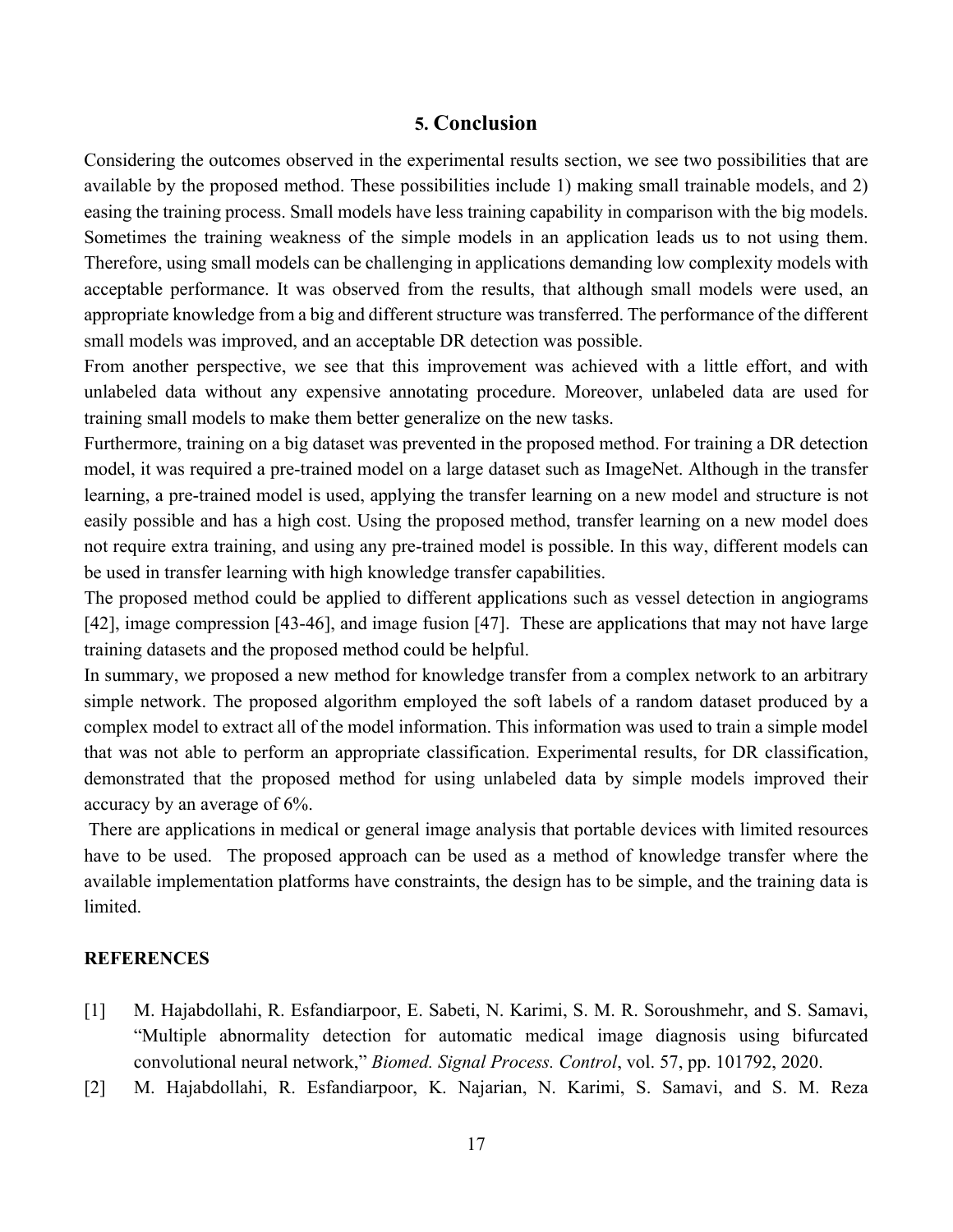Soroushmehr, "Hierarchical Pruning for Simplification of Convolutional Neural Networks in Diabetic Retinopathy Classification," *IEEE Annual International Conference of the Engineering in Medicine and Biology Society (EMBC)*, pp. 970-973, 2019.

- [3] M. Hajabdollahi, R. Esfandiarpoor, K. Najarian, N. Karimi, S. Samavi, and S. M. Reza-Soroushmeh, "Low complexity convolutional neural network for vessel segmentation in portable retinal diagnostic devices," *IEEE International Conference on Image Processing (ICIP)*, pp.2785- 2789, 2018.
- [4] E. Nasr-Esfahani, S. Rafiei, M.H. Jafari, N.r Karimi, J. S. Wrobel, S. Samavi, and S. R Soroushmehr. "Dense pooling layers in fully convolutional network for skin lesion segmentation." *Computerized Medical Imaging and Graphics*, vol(78), p. 101658, 2019.
- [5] Z. Wang and J. Yang, "Diabetic retinopathy detection via deep convolutional networks for discriminative localization and visual explanation," *arXiv preprint* arXiv:1703.10757, 2017.
- [6] M. Oquab, L. Bottou, I. Laptev, and J. Sivic, "Learning and transferring mid-level image representations using convolutional neural networks," *IEEE Computer Society Conference on Computer Vision and Pattern Recognition (CVPR)*, pp.1717-1724, 2014.
- [7] J. Donahue et al., "DeCAF: A deep convolutional activation feature for generic visual recognition," International Conference on Machine Learning (ICML), pp. 647-655, 2014.
- [8] Y. Lecun, Y. Bengio, and G. Hinton, "Deep learning," Nature. vol. 521(7553), pp.436-444, 2015.
- [9] G. Hinton, O. Vinyals, and J. Dean, "Distilling the knowledge in a neural network," arXiv Prepr. arXiv1503.02531, 2015.
- [10] S. Abbasi, M. Hajabdollahi, N. Karimi, and S. Samavi, "Modeling Teacher-Student Techniques in Deep Neural Networks for Knowledge Distillation," arXiv Prepr. arXiv1912.13179, 2019.
- [11] J. Sahlsten et al., "Deep Learning Fundus Image Analysis for Diabetic Retinopathy and Macular Edema Grading," Sci. Rep., vol.9(1), pp.1-11, 2019.
- [12] D. S. W. Ting, G. C. M. Cheung, and T. Y. Wong, "Diabetic retinopathy: global prevalence, major risk factors, screening practices and public health challenges: a review," Clinical and Experimental Ophthalmology, vol.44(4), pp.260-277, 2016.
- [13] M. Hajabdollahi, N. Karimi, S. M. Reza Soroushmehr, S. Samavi, and K. Najarian, "Retinal blood vessel segmentation for macula detachment surgery monitoring instruments," *Int. J. circuit theory Appl.*, vol. 46(6), pp.1166-1180, 2018.
- [14] M. M. Islam, H.-C. Yang, T. N. Poly, W.-S. Jian, and Y.-C. J. Li, "Deep learning algorithms for detection of diabetic retinopathy in retinal fundus photographs: A systematic review and metaanalysis," *Comput. Methods Programs Biomed.*, vol. 191, pp. 105320, 2020.
- [15] P. Chudzik, S. Majumdar, F. Calivá, B. Al-Diri, and A. Hunter, "Microaneurysm detection using fully convolutional neural networks," *Comput. Methods Programs Biomed.*, vol. 158, pp. 185–192, 2018.
- [16] S. Stolte and R. Fang, "A Survey on Medical Image Analysis in Diabetic Retinopathy," *Med. Image Anal.*, vol. 64, pp. 101742, 2020.
- [17] K. M. Adal, P. G. van Etten, J. P. Martinez, K. W. Rouwen, K. A. Vermeer, and L. J. van Vliet,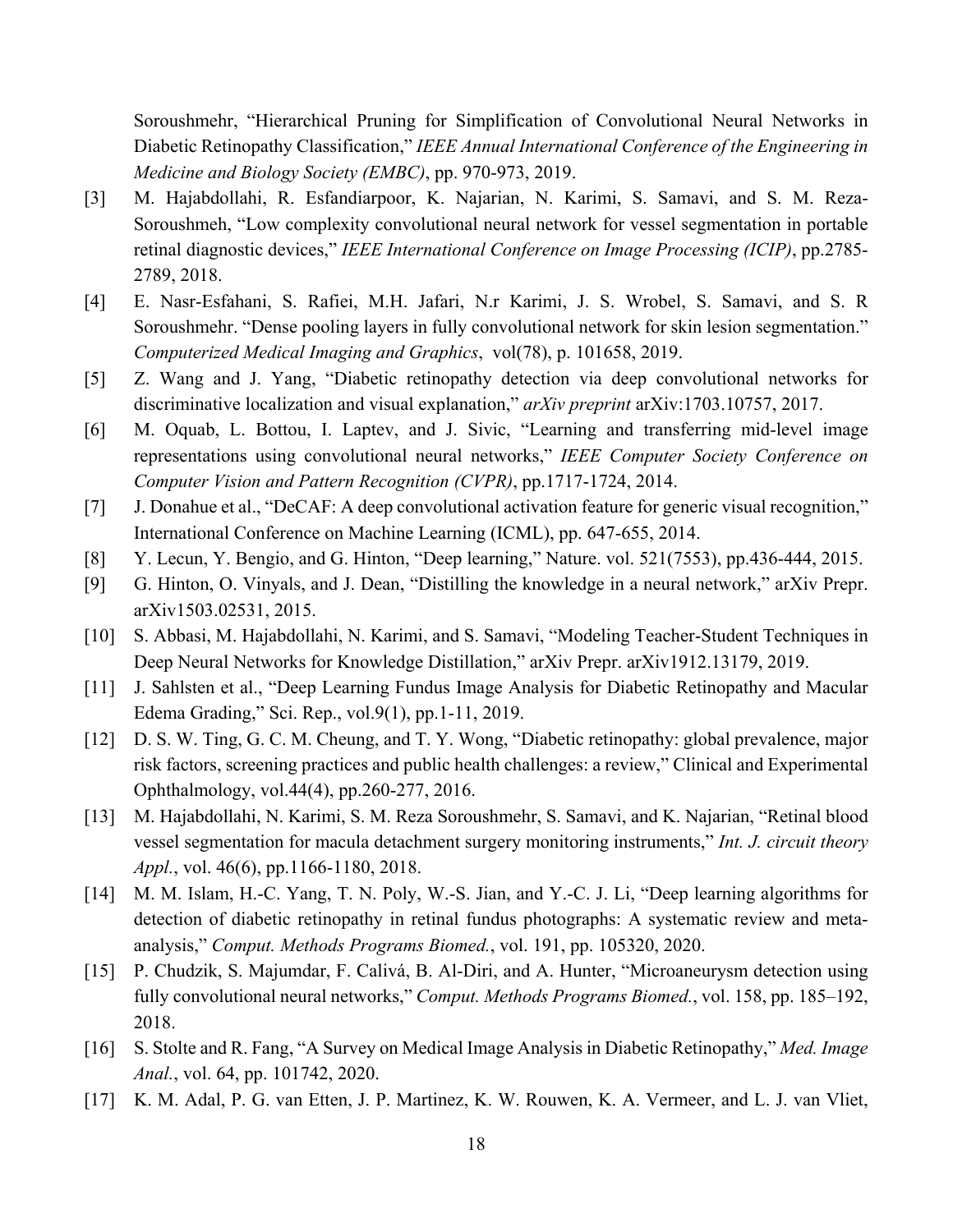"An Automated System for the Detection and Classification of Retinal Changes Due to Red Lesions in Longitudinal Fundus Images," *IEEE Transactions on Biomedical Engineering*, vol. 65(6), pp.1382-1390, 2017.

- [18] J. Xu *et al.*, "Automatic analysis of microaneurysms turnover to diagnose the progression of diabetic retinopathy," *IEEE Access*, vol. 6, pp. 9632–9642, 2018.
- [19] L. Tang, M. Niemeijer, J. M. Reinhardt, M. K. Garvin, and M. D. Abramoff, "Splat feature classification with application to retinal hemorrhage detection in fundus images," *IEEE Trans. Med. Imaging*, vol. 32(2), pp. 364–375, 2012.
- [20] M. Niemeijer, M. D. Abramoff, and B. Van Ginneken, "Information fusion for diabetic retinopathy CAD in digital color fundus photographs," *IEEE Trans. Med. Imaging*, vol. 28(5), pp. 775–785, 2009.
- [21] U. R. Acharya *et al.*, "Automated diabetic macular edema (DME) grading system using DWT, DCT features and maculopathy index," *Comput. Biol. Med.*, vol. 84, pp. 59–68, 2017.
- [22] L. Qiao, Y. Zhu, and H. Zhou, "Diabetic Retinopathy Detection using Prognosis of Microaneurysm and Early Diagnosis System for Non-Proliferative Diabetic Retinopathy Based on Deep Learning Algorithms," *IEEE Access*, vol. 8, pp. 104292 -104302, 2020.
- [23] G. T. Zago, R. V. Andreão, B. Dorizzi, and E. O. T. Salles, "Diabetic retinopathy detection using red lesion localization and convolutional neural networks," *Comput. Biol. Med.*, vol. 116, pp. 103537, 2020.
- [24] Z. Wang, Y. Yin, J. Shi, W. Fang, H. Li, and X. Wang, "Zoom-in-net: Deep mining lesions for diabetic retinopathy detection," *in Lecture Notes in Computer Science (including subseries Lecture Notes in Artificial Intelligence and Lecture Notes in Bioinformatics)*, pp. 267-275, 2017.
- [25] Z. Gao, J. Li, J. Guo, Y. Chen, Z. Yi, and J. Zhong, "Diagnosis of Diabetic Retinopathy Using Deep Neural Networks," *IEEE Access*, vol. 7, pp.3360-3370, 2019.
- [26] H. H. Vo and A. Verma, "New deep neural nets for fine-grained diabetic retinopathy recognition on hybrid color space," *IEEE International Symposium on Multimedia (ISM)*, pp. 209-215, 2016.
- [27] H. Pratt, F. Coenen, D. M. Broadbent, S. P. Harding, and Y. Zheng, "Convolutional Neural Networks for Diabetic Retinopathy," *in Procedia Computer Science*, pp.200-205, 2016.
- [28] Y.-W. Chen, T.-Y. Wu, W.-H. Wong, and C.-Y. Lee, "Diabetic Retinopathy Detection Based on Deep Convolutional Neural Networks," *IEEE International Conference on Acoustics, Speech and Signal Processing (ICASSP)*, pp. 1030–1034, 2018.
- [29] A. Krizhevsky, I. Sutskever, and H. Geoffrey E., "Imagenet classification with deep convolutional neural networks," *Adv. Neural Inf. Process. Syst*. pp.1097-1105, 2012.
- [30] I. Kandel and M. Castelli, "Transfer Learning with Convolutional Neural Networks for Diabetic Retinopathy Image Classification. A Review," *Appl. Sci.*, vol. 10(6), p. 2021, 2020.
- [31] "Kaggle: Diabetic retinopathy detection." [Online]. Available:https://www.kaggle.com/ c/ diabetic -retinopathy-detection, Accessed: 2018-05-14.
- [32] A. Mishra and D. Marr, "Apprentice: Using knowledge distillation techniques to improve lowprecision network accuracy," in *6th International Conference on Learning Representations, ICLR*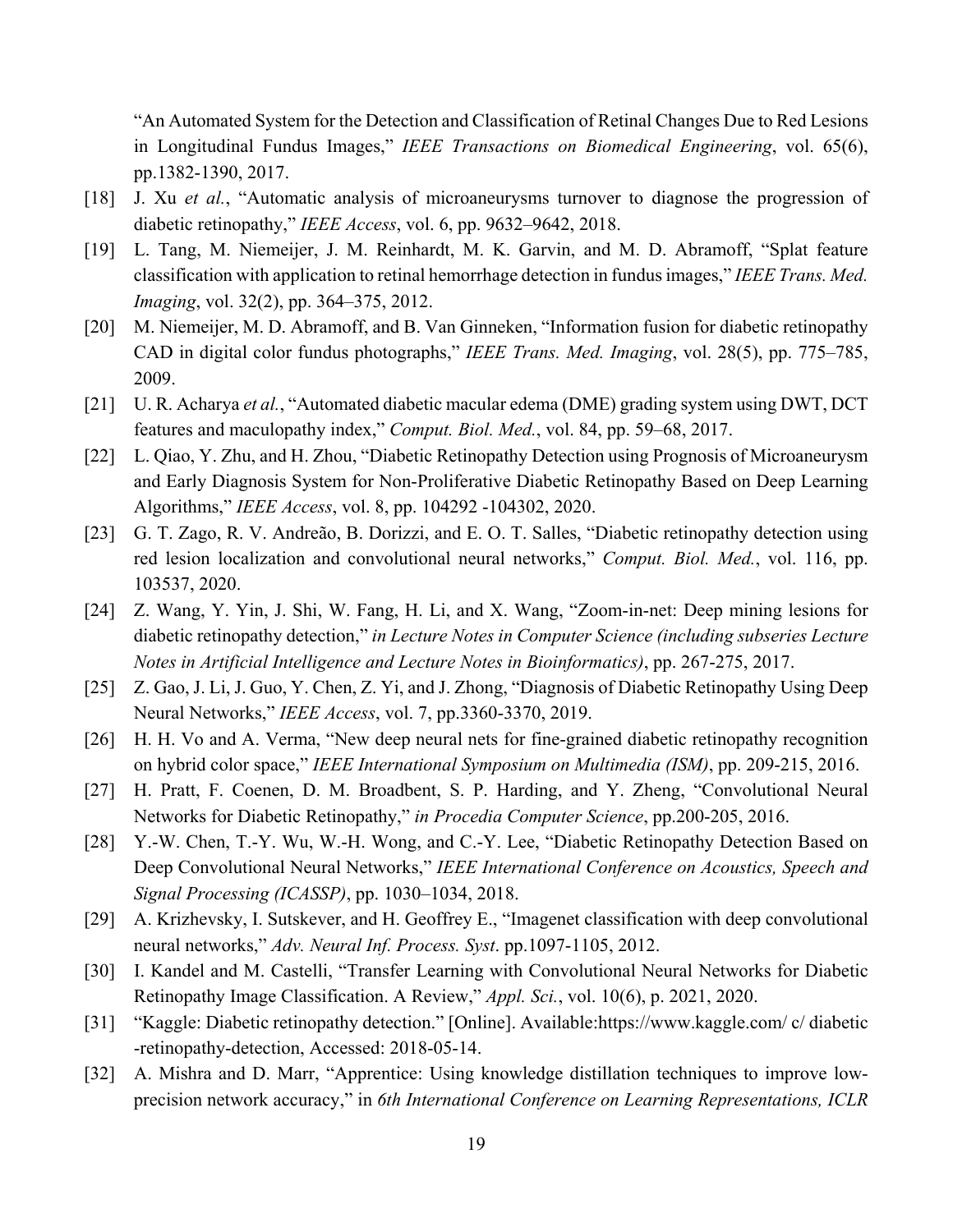*- Conference Track Proceedings*, 2018.

- [33] A. Polino, R. Pascanu, and D. Alistarh, "Model compression via distillation and quantization," *6th International Conference on Learning Representations (ICLR) - Conference Track Proceedings*, 2018.
- [34] M. Zhu, K. Han, C. Zhang, J. Lin, and Y. Wang, "Low-resolution Visual Recognition via Deep Feature Distillation," *IEEE International Conference on Acoustics, Speech and Signal Processing - Proceedings (ICASSP)*, pp. 3762-3766, 2019.
- [35] G. K. Nayak, K. R. Mopuri, V. Shaj, R. V. Babu, and A. Chakraborty, "Zero-shot knowledge distillation in deep networks," *arXiv Prepr. arXiv1905.08114*, 2019.
- [36] Z. Meng, J. Li, Y. Zhao, and Y. Gong, "Conditional Teacher-student Learning," *IEEE International Conference on Acoustics, Speech and Signal Processing - Proceedings (ICASSP)*, pp. 6445-6449. 2019.
- [37] E. Decencière *et al.*, "Feedback on a publicly distributed image database: The Messidor database," *Image Anal. Stereol.*, 2014.
- [38] M. S. Chowdhury, F. R. Taimy, N. Sikder, and A.-A. Nahid, "Diabetic Retinopathy Classification with a Light Convolutional Neural Network," *International Conference on Comput, Commun, Chem, Mater and Elect Eng (IC4ME2)*, pp. 1–4, 2019.
- [39] R. E. Hacisoftaoglu, M. Karakaya, and A. B. Sallam, "Deep Learning Frameworks for Diabetic Retinopathy Detection with Smartphone-based Retinal Imaging Systems," *Pattern Recognit. Lett.*, vol. 135, pp. 409-417, 2020.
- [40] V. Sze, S. Member, Y. Chen, S. Member, and T. Yang, "Efficient Processing of Deep Neural Networks : A Tutorial and Survey Efficient Processing of Deep Neural Networks : A Tutorial and Survey," *Proc. IEEE*, vol. 105(12) , Issue: 12 , pp. 2295 - 23292017, 2017.
- [41] M. Hajabdollahi, R. Esfandiarpoor, P. Khadivi, S. M. R. Soroushmehr, N. Karimi, and S. Samavi, "Simplification of Neural Networks for Skin Lesion Image Segmentation Using Color Channel Pruning," *Comput. Med. Imaging Graph.*, vol. 82, pp. 101729, 2020.
- [42] H. R. Fazlali, N. Karimi, S.M.R. Soroushmehr, S. Sinha, S. Samavi, B. Nallamothu, & K. Najarian, "Vessel region detection in coronary X-ray angiograms," *IEEE International Conference on Image Processing (ICIP)*, pp. 1493-1497, 2015.
- [43] N. Karimi, S. Samavi, S.M.R. Soroushmehr, S. Shirani, K. Najarian, K., "Toward practical guideline for design of image compression algorithms for biomedical applications," Expert Systems with Applications, 56, pp. 360-367, 2016.
- [44] E. Nasr-Esfahani, S. Samavi, N. Karimi, S. Shirani, "Near lossless image compression by local packing of histogram," IEEE International Conference on Acoustics, Speech and Signal Processing, pp. 1197-1200, 2008.
- [45] A. Neekabadi, S. Samavi, S.A. Razavi, N. Karimi, S. Shirani, "Lossless microarray image compression using region-based predictors," IEEE International Conference on Image Processing, vol. 2, pp. II-349, 2007.
- [46] M. Nejati, S. Samavi, N. Karimi, S.M.R. Soroushmehr, K. Najarian, "Boosted dictionary learning for image compression," IEEE Transactions on Image Processing, 25(10), pp. 4900-4915, 2016.